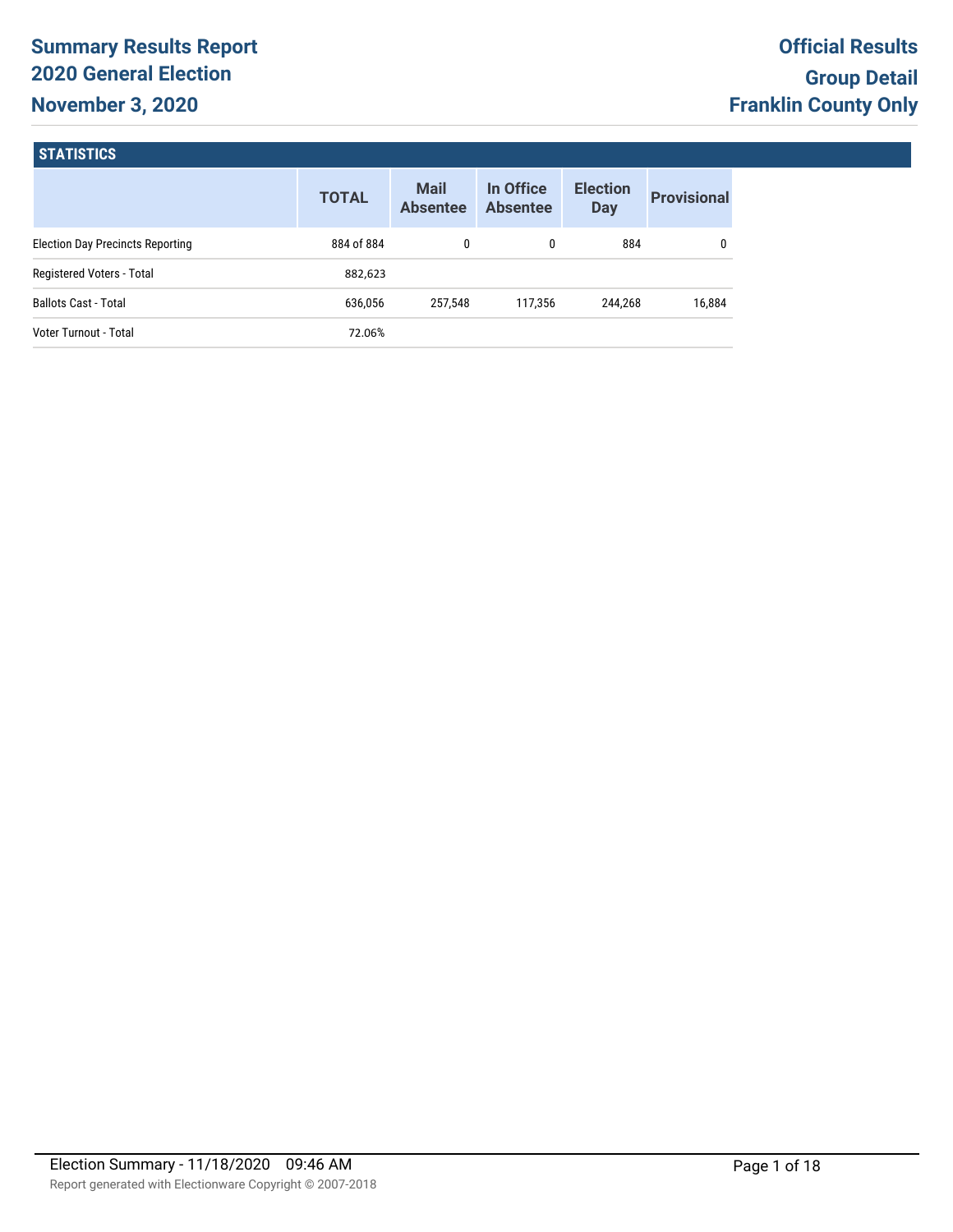## **For President and Vice President Franklin County Only**

Vote For 1

|                                                | <b>TOTAL</b>   | VOTE % | <b>Mail</b><br><b>Absentee</b> | In Office<br><b>Absentee</b> | <b>Election</b><br><b>Day</b> | <b>Provisional</b> |
|------------------------------------------------|----------------|--------|--------------------------------|------------------------------|-------------------------------|--------------------|
| Dem Joseph R. Biden                            | 409,144        | 64.68% | 186,446                        | 95,096                       | 116,791                       | 10,811             |
| <b>Howie Hawkins</b>                           | 2,169          | 0.34%  | 942                            | 247                          | 888                           | 92                 |
| Lib Jo Jorgensen                               | 7,718          | 1.22%  | 2,721                          | 705                          | 3,989                         | 303                |
| Rep Donald J. Trump                            | 211,237        | 33.40% | 64,689                         | 20,745                       | 120,367                       | 5,436              |
| <b>Write-In Totals</b>                         | 2,264          | 0.36%  | 916                            | 202                          | 1,061                         | 85                 |
| Write-In: z-Not Certified                      | 1,955          | 0.31%  | 782                            | 176                          | 919                           | 78                 |
| Write-In: Brian Carroll / Amar Patel           | 240            | 0.04%  | 119                            | 18                           | 98                            | 5                  |
| Write-In: Jade Simmons / Claudeliah J. Roze    | 48             | 0.01%  | 5                              | $\overline{7}$               | 34                            | $\overline{2}$     |
| Write-In: Tom Hoefling / Andy Prior            | 15             | 0.00%  | 6                              | $\mathbf{1}$                 | 8                             | 0                  |
| Write-In: Dario Hunter / Dawn Neptune Adams    | 3              | 0.00%  | 3                              | 0                            | 0                             | 0                  |
| Write-In: Kasey Wells / Rachel Wells           | $\overline{2}$ | 0.00%  | 1                              | 0                            | $\mathbf{1}$                  | 0                  |
| Write-In: President R19 Boddie / Eric Stoneham | $\mathbf{1}$   | 0.00%  | 0                              | 0                            | 1                             | 0                  |
| Not Assigned                                   | $\mathbf{0}$   | 0.00%  | 0                              | 0                            | 0                             | 0                  |
| Overvotes                                      | 519            |        | 267                            | 149                          | 20                            | 83                 |
| <b>Undervotes</b>                              | 3,005          |        | 1,567                          | 212                          | 1,152                         | 74                 |

#### **For Representative to Congress (3rd District)**

|                            | <b>TOTAL</b> | <b>VOTE %</b> | <b>Mail</b><br><b>Absentee</b> | In Office<br><b>Absentee</b> | <b>Election</b><br><b>Day</b> | <b>Provisional</b> |
|----------------------------|--------------|---------------|--------------------------------|------------------------------|-------------------------------|--------------------|
| Dem Joyce Beatty           | 227,420      | 70.73%        | 90,320                         | 57,547                       | 72,080                        | 7,473              |
| Rep Mark F. Richardson     | 93,569       | 29.10%        | 29,078                         | 10,612                       | 51,406                        | 2,473              |
| <b>Write-In Totals</b>     | 534          | 0.17%         | 222                            | 109                          | 192                           | 11                 |
| Write-In: z-Not Certified  | 431          | 0.13%         | 165                            | 98                           | 159                           | 9                  |
| Write-In: Nicholas D. Moss | 92           | 0.03%         | 52                             | 9                            | 29                            | $\overline{2}$     |
| Write-In: Angela Davis     | 11           | 0.00%         | 5                              | $\overline{2}$               | 4                             | 0                  |
| Not Assigned               | 0            | 0.00%         | $\mathbf{0}$                   | $\bf{0}$                     | 0                             | $\mathbf{0}$       |
| Overvotes                  | 47           |               | 24                             | 18                           | $\overline{2}$                | 3                  |
| <b>Undervotes</b>          | 11,977       |               | 6,976                          | 1,117                        | 2,945                         | 939                |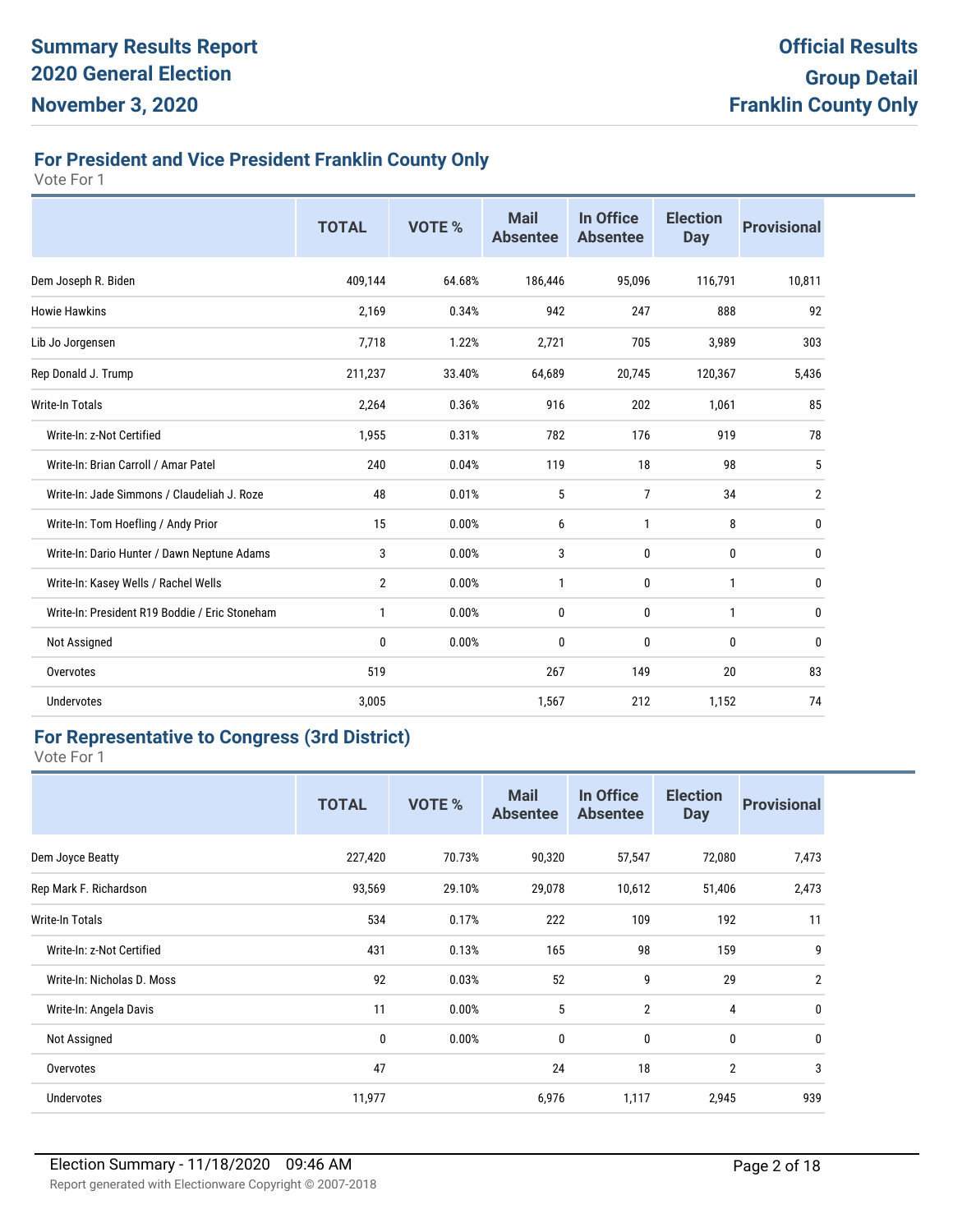**For Representative to Congress (12th District)**

Vote For 1

|                     | <b>TOTAL</b> | <b>VOTE %</b> | <b>Mail</b><br><b>Absentee</b> | In Office<br><b>Absentee</b> | <b>Election</b><br><b>Day</b> | <b>Provisional</b> |
|---------------------|--------------|---------------|--------------------------------|------------------------------|-------------------------------|--------------------|
| Rep Troy Balderson  | 54,750       | 39.28%        | 18,971                         | 5,713                        | 29,056                        | 1,010              |
| Dem Alaina Shearer  | 80,740       | 57.92%        | 40,336                         | 20,448                       | 18,613                        | 1,343              |
| Lib John S. Stewart | 3,905        | 2.80%         | 1,423                          | 464                          | 1,868                         | 150                |
| Overvotes           | 12           |               | 9                              |                              | 0                             | $\overline{2}$     |
| <b>Undervotes</b>   | 4,502        |               | 3,055                          | 297                          | 977                           | 173                |

#### **For Representative to Congress (15th District)**

Vote For 1

|                           | <b>TOTAL</b> | <b>VOTE %</b> | <b>Mail</b><br><b>Absentee</b> | In Office<br><b>Absentee</b> | <b>Election</b><br><b>Day</b> | <b>Provisional</b> |
|---------------------------|--------------|---------------|--------------------------------|------------------------------|-------------------------------|--------------------|
| Dem Joel Newby            | 72,694       | 47.45%        | 36,553                         | 14,836                       | 19,987                        | 1,318              |
| <b>Rep Steve Stivers</b>  | 80,384       | 52.47%        | 27,177                         | 5,915                        | 45,535                        | 1,757              |
| Write-In Totals           | 128          | 0.08%         | 55                             | 8                            | 63                            | $\overline{2}$     |
| Write-In: z-Not Certified | 100          | 0.07%         | 34                             | 7                            | 58                            |                    |
| Write-In: Shane Hoffman   | 28           | 0.02%         | 21                             |                              | 5                             |                    |
| Not Assigned              | 0            | 0.00%         | $\bf{0}$                       | 0                            | $\mathbf{0}$                  | $\mathbf{0}$       |
| Overvotes                 | 14           |               | 10                             | 0                            |                               | 3                  |
| <b>Undervotes</b>         | 5,380        |               | 3,339                          | 271                          | 1,543                         | 227                |

## **For State Senator (16th District)**

|                        | <b>TOTAL</b> | <b>VOTE %</b> | <b>Mail</b><br><b>Absentee</b> | In Office<br><b>Absentee</b> | <b>Election</b><br><b>Day</b> | <b>Provisional</b> |
|------------------------|--------------|---------------|--------------------------------|------------------------------|-------------------------------|--------------------|
| Rep Stephanie L. Kunze | 106,053      | 50.03%        | 36,511                         | 8,630                        | 58,694                        | 2,218              |
| Dem Crystal Lett       | 105,937      | 49.97%        | 53,647                         | 20,958                       | 29,375                        | 1,957              |
| Overvotes              | 18           |               | 15                             | 2                            | 0                             |                    |
| <b>Undervotes</b>      | 8,790        |               | 5,256                          | 516                          | 2,617                         | 401                |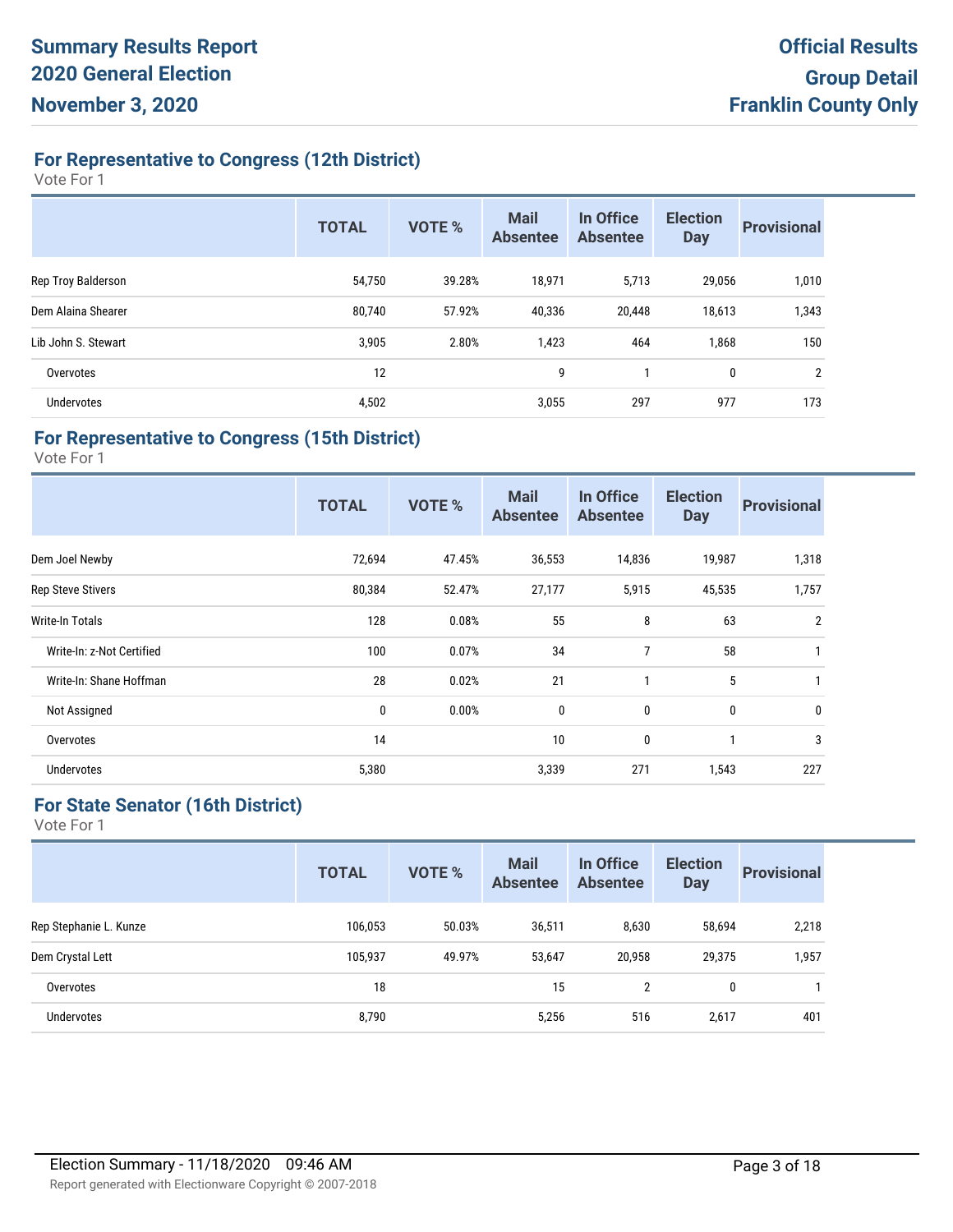**For State Representative (17th District)**

Vote For 1

|                    | <b>TOTAL</b>   | <b>VOTE %</b> | <b>Mail</b><br><b>Absentee</b> | In Office<br><b>Absentee</b> | <b>Election</b><br><b>Day</b> | <b>Provisional</b> |
|--------------------|----------------|---------------|--------------------------------|------------------------------|-------------------------------|--------------------|
| Rep Tim D. Haske   | 16,588         | 43.37%        | 4,475                          | 1,372                        | 10,244                        | 497                |
| Dem Adam C. Miller | 21,664         | 56.63%        | 9,153                          | 3,987                        | 7,815                         | 709                |
| Overvotes          | $\overline{2}$ |               | 2                              | 0                            | $\mathbf{0}$                  | $\mathbf{0}$       |
| <b>Undervotes</b>  | 2,373          |               | 1,283                          | 154                          | 778                           | 158                |

#### **For State Representative (18th District)**

Vote For 1

|                        | <b>TOTAL</b> | <b>VOTE %</b> | <b>Mail</b><br><b>Absentee</b> | In Office<br><b>Absentee</b> | <b>Election</b><br><b>Day</b> | <b>Provisional</b> |
|------------------------|--------------|---------------|--------------------------------|------------------------------|-------------------------------|--------------------|
| Dem Kristin Boggs      | 45,861       | 77.90%        | 19,447                         | 13,682                       | 11,536                        | 1,196              |
| Rep Kayla Anne Packard | 13,007       | 22.10%        | 3,652                          | 1,819                        | 7,032                         | 504                |
| Overvotes              | 5            |               | 5                              | 0                            | 0                             | 0                  |
| <b>Undervotes</b>      | 2,976        |               | 1,732                          | 288                          | 790                           | 166                |

#### **For State Representative (19th District)**

Vote For 1

|                        | <b>TOTAL</b> | <b>VOTE %</b> | <b>Mail</b><br><b>Absentee</b> | In Office<br><b>Absentee</b> | <b>Election</b><br><b>Day</b> | <b>Provisional</b> |
|------------------------|--------------|---------------|--------------------------------|------------------------------|-------------------------------|--------------------|
| Rep Meredith Freedhoff | 32,950       | 43.81%        | 10,831                         | 3,631                        | 17,820                        | 668                |
| Dem Mary Lightbody     | 42,267       | 56.19%        | 20,286                         | 10,368                       | 10.788                        | 825                |
| Overvotes              |              |               |                                | 0                            | 0                             | $\mathbf{0}$       |
| <b>Undervotes</b>      | 3,447        |               | 2,122                          | 257                          | 937                           | 131                |

## **For State Representative (20th District)**

|                   | <b>TOTAL</b>   | <b>VOTE %</b> | <b>Mail</b><br><b>Absentee</b> | In Office<br><b>Absentee</b> | <b>Election</b><br><b>Day</b> | <b>Provisional</b> |
|-------------------|----------------|---------------|--------------------------------|------------------------------|-------------------------------|--------------------|
| Rep Chris Baer    | 24,928         | 40.69%        | 7,642                          | 2,217                        | 14,503                        | 566                |
| Dem Richard Brown | 36,330         | 59.31%        | 15,057                         | 7,884                        | 12,206                        | 1,183              |
| Overvotes         | $\overline{2}$ |               |                                |                              | 0                             | 0                  |
| Undervotes        | 3,441          |               | 2,061                          | 222                          | 910                           | 248                |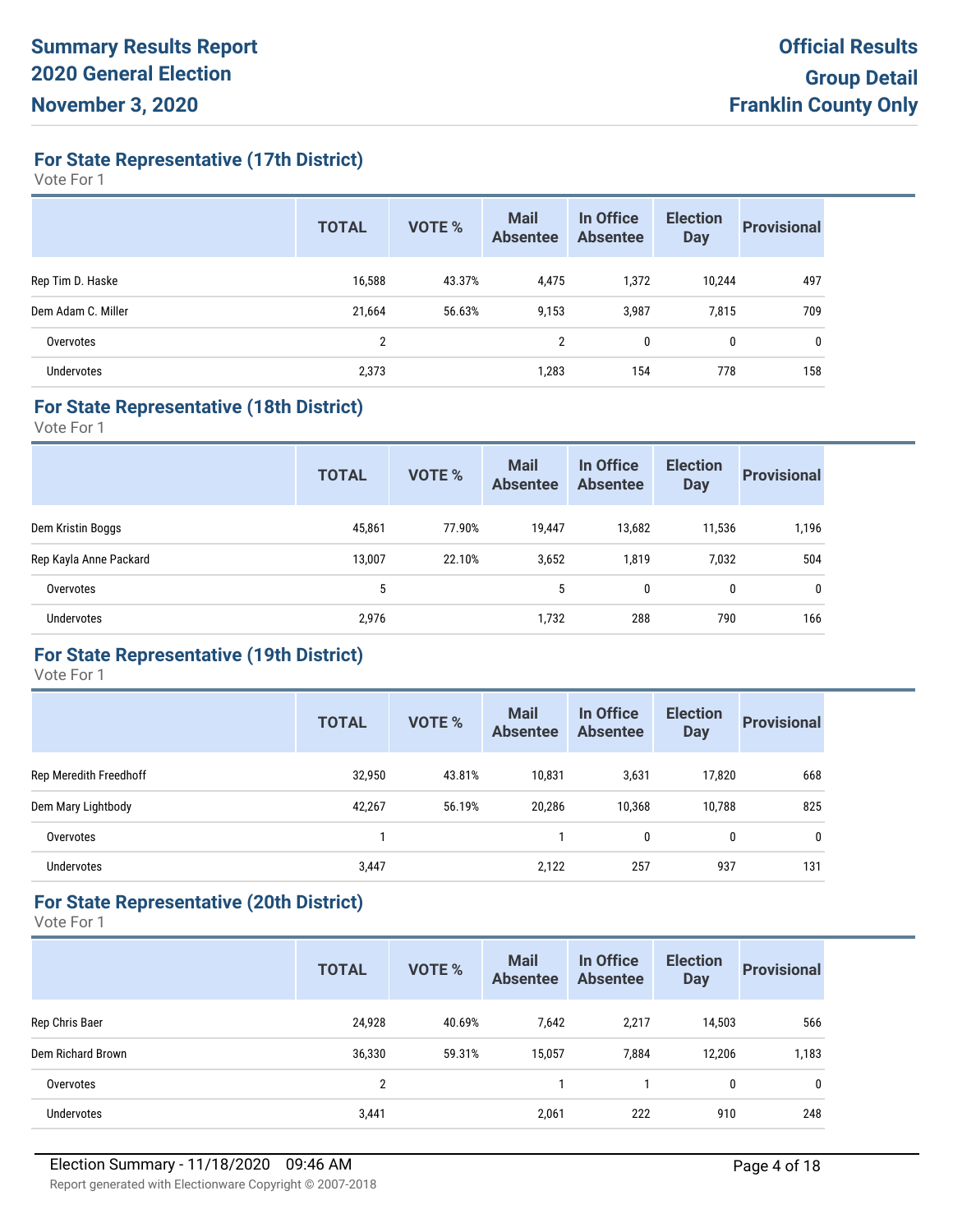**For State Representative (21st District)**

Vote For 1

|                   | <b>TOTAL</b> | <b>VOTE %</b> | <b>Mail</b><br><b>Absentee</b> | In Office<br><b>Absentee</b> | <b>Election</b><br><b>Day</b> | <b>Provisional</b> |
|-------------------|--------------|---------------|--------------------------------|------------------------------|-------------------------------|--------------------|
| Rep Mehek Cooke   | 32,756       | 43.24%        | 11,728                         | 3,151                        | 17,236                        | 641                |
| Dem Beth Liston   | 42,990       | 56.76%        | 22,359                         | 9,011                        | 10,922                        | 698                |
| Overvotes         | 5            |               | 4                              | 0                            | 0                             |                    |
| <b>Undervotes</b> | 2,942        |               | 1,788                          | 200                          | 850                           | 104                |

#### **For State Representative (22nd District)**

Vote For 1

|                   | <b>TOTAL</b> | VOTE %  | Mail<br>Absentee | In Office<br><b>Absentee</b> | <b>Election</b><br><b>Day</b> | <b>Provisional</b> |
|-------------------|--------------|---------|------------------|------------------------------|-------------------------------|--------------------|
| Dem David Leland  | 45,754       | 100.00% | 18,393           | 13.316                       | 12,889                        | 1,156              |
| Overvotes         | 0            |         | $\mathbf{0}$     | 0                            |                               | $\mathbf 0$        |
| <b>Undervotes</b> | 14,580       |         | 5,723            | 2,284                        | 6,174                         | 399                |

#### **For State Representative (23rd District)**

Vote For 1

|                       | <b>TOTAL</b> | <b>VOTE %</b> | <b>Mail</b><br><b>Absentee</b> | In Office<br><b>Absentee</b> | <b>Election</b><br><b>Day</b> | <b>Provisional</b> |
|-----------------------|--------------|---------------|--------------------------------|------------------------------|-------------------------------|--------------------|
| Dem Nancy Day-Achauer | 27,532       | 44.55%        | 12,968                         | 4,550                        | 9,323                         | 691                |
| Rep Laura Lanese      | 34,275       | 55.45%        | 10,469                         | 2,419                        | 20,533                        | 854                |
| Overvotes             | 4            |               | 3                              | 0                            | 0                             |                    |
| <b>Undervotes</b>     | 2,985        |               | 1,474                          | 168                          | 1,186                         | 157                |

#### **For State Representative (24th District)**

|                   | <b>TOTAL</b> | <b>VOTE %</b> | <b>Mail</b><br><b>Absentee</b> | In Office<br><b>Absentee</b> | <b>Election</b><br><b>Day</b> | <b>Provisional</b> |
|-------------------|--------------|---------------|--------------------------------|------------------------------|-------------------------------|--------------------|
| Rep Pat Manley    | 31,202       | 42.09%        | 10,253                         | 2,364                        | 17,964                        | 621                |
| Dem Allison Russo | 42,935       | 57.91%        | 22,508                         | 8,083                        | 11,645                        | 699                |
| Overvotes         | 5            |               | 4                              | 0                            |                               | 0                  |
| <b>Undervotes</b> | 3,167        |               | 1,871                          | 160                          | 1,026                         | 110                |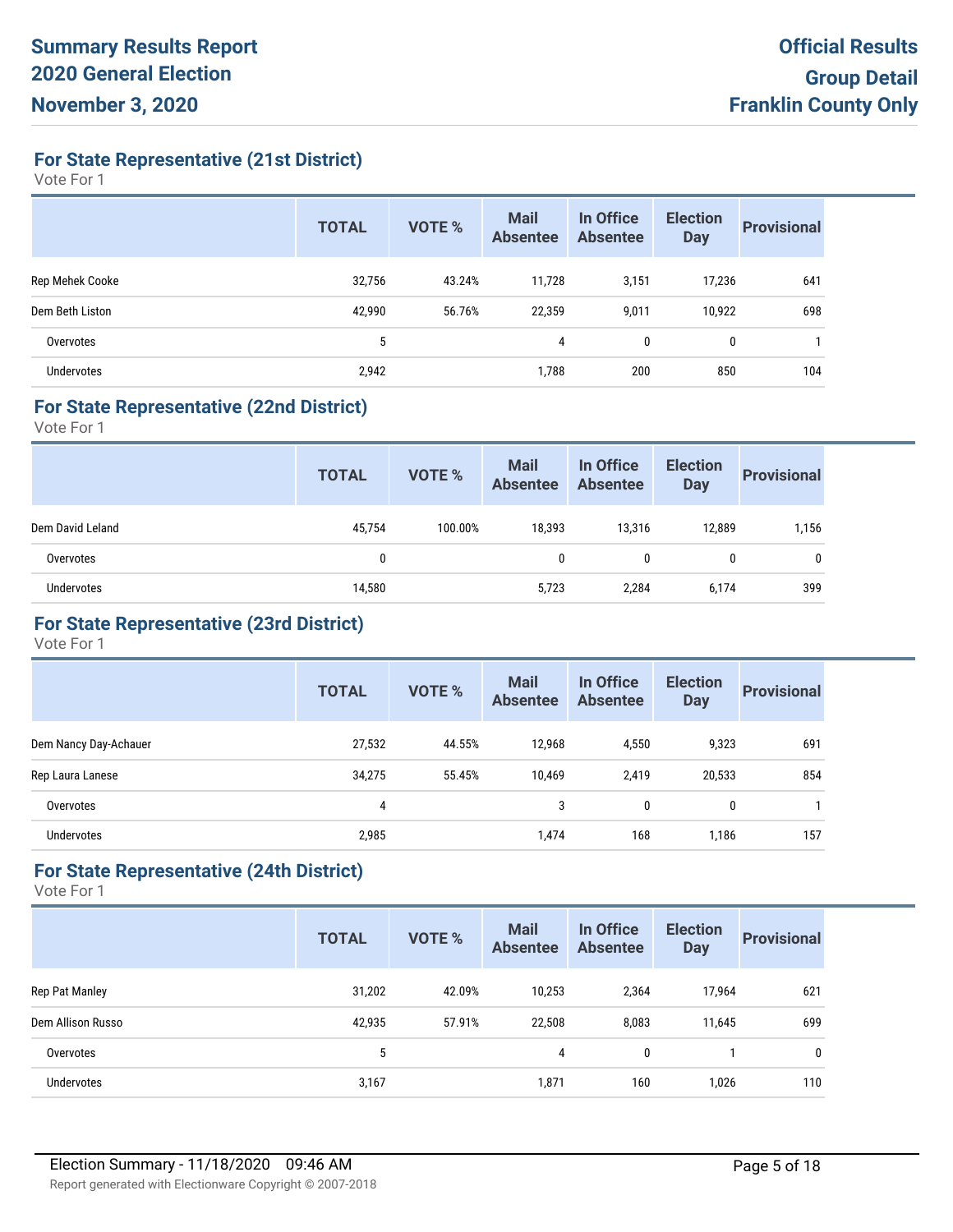**For State Representative (25th District)**

Vote For 1

|                        | <b>TOTAL</b> | <b>VOTE %</b> | <b>Mail</b><br><b>Absentee</b> | In Office<br><b>Absentee</b> | <b>Election</b><br><b>Day</b> | <b>Provisional</b> |
|------------------------|--------------|---------------|--------------------------------|------------------------------|-------------------------------|--------------------|
| Rep Jim Burgess        | 8,870        | 17.68%        | 2,832                          | 1,545                        | 4,241                         | 252                |
| Dem Dontavius Jarrells | 41,312       | 82.32%        | 14,369                         | 12,735                       | 12,780                        | 1,428              |
| Overvotes              | 4            |               | $\overline{2}$                 | 0                            | 0                             | $\overline{2}$     |
| <b>Undervotes</b>      | 2,626        |               | 1,430                          | 406                          | 597                           | 193                |

#### **For State Representative (26th District)**

Vote For 1

|                      | <b>TOTAL</b> | <b>VOTE %</b> | <b>Mail</b><br><b>Absentee</b> | In Office<br><b>Absentee</b> | <b>Election</b><br><b>Day</b> | <b>Provisional</b> |
|----------------------|--------------|---------------|--------------------------------|------------------------------|-------------------------------|--------------------|
| Dem Erica C. Crawley | 45,350       | 100.00%       | 16.954                         | 9,807                        | 17,025                        | 1,564              |
| Overvotes            | 0            |               | $\mathbf{0}$                   | $\mathbf{0}$                 |                               | $\mathbf{0}$       |
| Undervotes           | 10,920       |               | 4,666                          | 1,275                        | 4,517                         | 462                |

## **1 For County Commissioner (1-2)**

Vote For 1

|                       | <b>TOTAL</b> | <b>VOTE %</b> | <b>Mail</b><br><b>Absentee</b> | In Office<br><b>Absentee</b> | <b>Election</b><br><b>Day</b> | <b>Provisional</b> |
|-----------------------|--------------|---------------|--------------------------------|------------------------------|-------------------------------|--------------------|
| Dem Kevin L. Boyce    | 392,675      | 64.78%        | 174.942                        | 93,064                       | 114,281                       | 10,388             |
| Rep Andrew C. Littler | 213,516      | 35.22%        | 67,524                         | 21.597                       | 119,355                       | 5,040              |
| Overvotes             | 60           |               | 47                             | 4                            | $\overline{2}$                |                    |
| <b>Undervotes</b>     | 29,805       |               | 15,035                         | 2,691                        | 10,630                        | 1,449              |

# **2 For County Commissioner (1-3)**

|                   | <b>TOTAL</b> | <b>VOTE %</b> | <b>Mail</b><br><b>Absentee</b> | In Office<br><b>Absentee</b> | <b>Election</b><br><b>Day</b> | <b>Provisional</b> |
|-------------------|--------------|---------------|--------------------------------|------------------------------|-------------------------------|--------------------|
| Rep Luis Gil      | 207,683      | 34.40%        | 65,653                         | 22,326                       | 114,778                       | 4,926              |
| Dem John O'Grady  | 396,014      | 65.60%        | 175,211                        | 92,107                       | 118,256                       | 10,440             |
| Overvotes         | 40           |               | 36                             |                              | 0                             | 3                  |
| <b>Undervotes</b> | 32,319       |               | 16,648                         | 2,922                        | 11,234                        | 1,515              |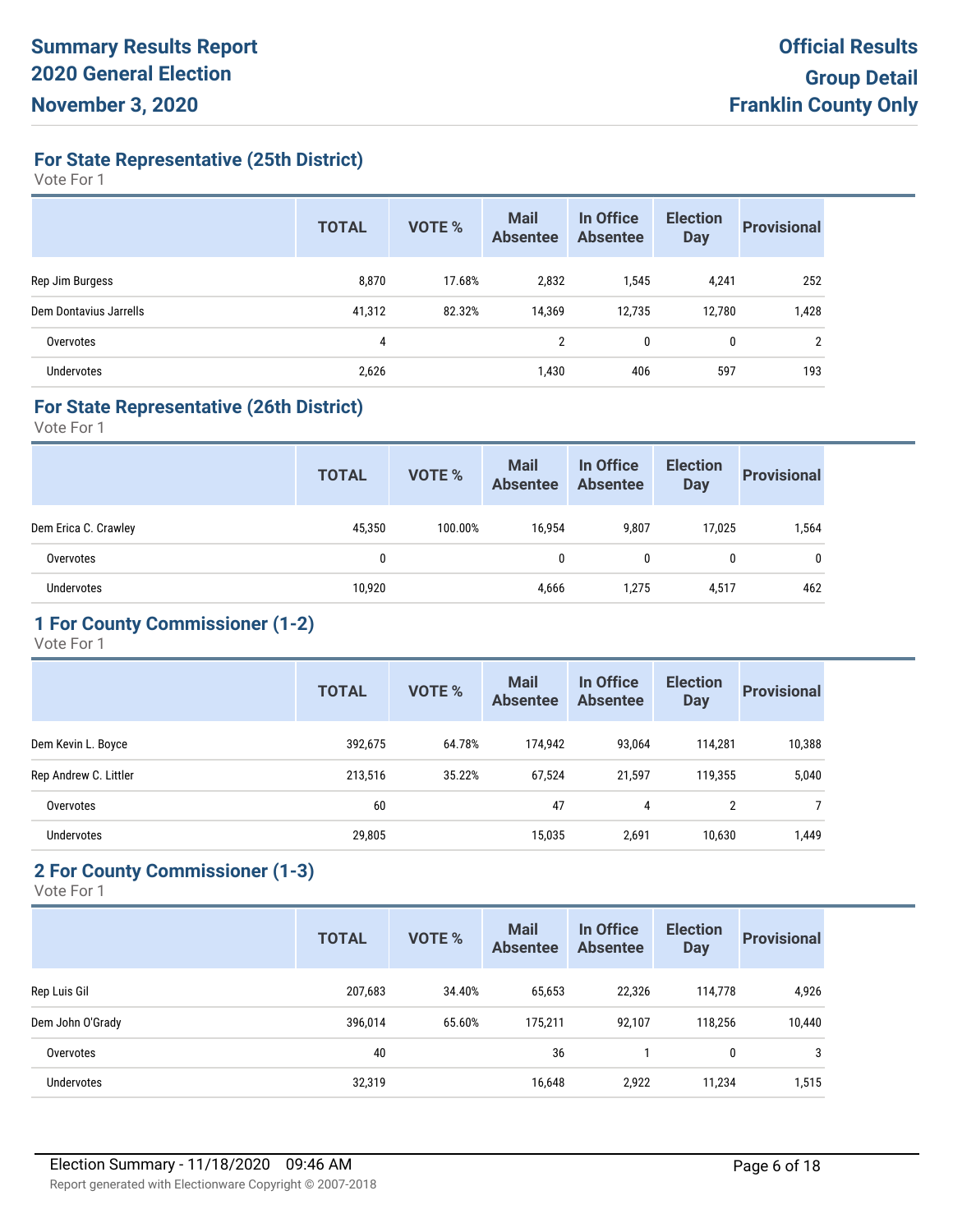## **For Prosecuting Attorney**

Vote For 1

|                   | <b>TOTAL</b> | <b>VOTE %</b> | <b>Mail</b><br><b>Absentee</b> | In Office<br><b>Absentee</b> | <b>Election</b><br><b>Day</b> | <b>Provisional</b> |
|-------------------|--------------|---------------|--------------------------------|------------------------------|-------------------------------|--------------------|
| Rep Ron O'Brien   | 283,602      | 46.45%        | 107,349                        | 31,614                       | 138,426                       | 6,213              |
| Dem Gary Tyack    | 327,004      | 53.55%        | 137,645                        | 83,161                       | 96,872                        | 9,326              |
| Overvotes         | 51           |               | 39                             | 6                            |                               | 5                  |
| <b>Undervotes</b> | 25,399       |               | 12,515                         | 2,575                        | 8,969                         | 1,340              |

#### **For Clerk of the Court of Common Pleas**

Vote For 1

|                             | <b>TOTAL</b> | <b>VOTE %</b> | <b>Mail</b><br><b>Absentee</b> | In Office<br><b>Absentee</b> | <b>Election</b><br><b>Day</b> | <b>Provisional</b> |
|-----------------------------|--------------|---------------|--------------------------------|------------------------------|-------------------------------|--------------------|
| Rep Jarrod M. Golden        | 200,614      | 33.14%        | 62,504                         | 20,846                       | 112,529                       | 4,735              |
| Dem Maryellen O'Shaughnessy | 404,794      | 66.86%        | 179,644                        | 93,587                       | 120,866                       | 10,697             |
| Overvotes                   | 22           |               | 16                             | 3                            | 0                             | 3                  |
| Undervotes                  | 30,626       |               | 15.384                         | 2,920                        | 10,873                        | 1,449              |

#### **For Sheriff**

Vote For 1

|                       | <b>TOTAL</b> | <b>VOTE %</b> | <b>Mail</b><br><b>Absentee</b> | In Office<br><b>Absentee</b> | <b>Election</b><br><b>Day</b> | <b>Provisional</b> |
|-----------------------|--------------|---------------|--------------------------------|------------------------------|-------------------------------|--------------------|
| Dem Dallas L. Baldwin | 478,235      | 100.00%       | 196,705                        | 99,593                       | 169,821                       | 12,116             |
| Overvotes             | 0            |               |                                | 0                            | 0                             |                    |
| Undervotes            | 157,821      |               | 60,843                         | 17,763                       | 74,447                        | 4,768              |

#### **For County Recorder**

|                    | <b>TOTAL</b> | <b>VOTE %</b> | <b>Mail</b><br><b>Absentee</b> | In Office<br><b>Absentee</b> | <b>Election</b><br><b>Day</b> | <b>Provisional</b> |
|--------------------|--------------|---------------|--------------------------------|------------------------------|-------------------------------|--------------------|
| Dem Danny O'Connor | 472,312      | 100.00%       | 196.500                        | 98,981                       | 164,897                       | 11,934             |
| Overvotes          |              |               | 0                              | $\mathbf{0}$                 | 0                             | 0                  |
| <b>Undervotes</b>  | 163,744      |               | 61,048                         | 18,375                       | 79,371                        | 4,950              |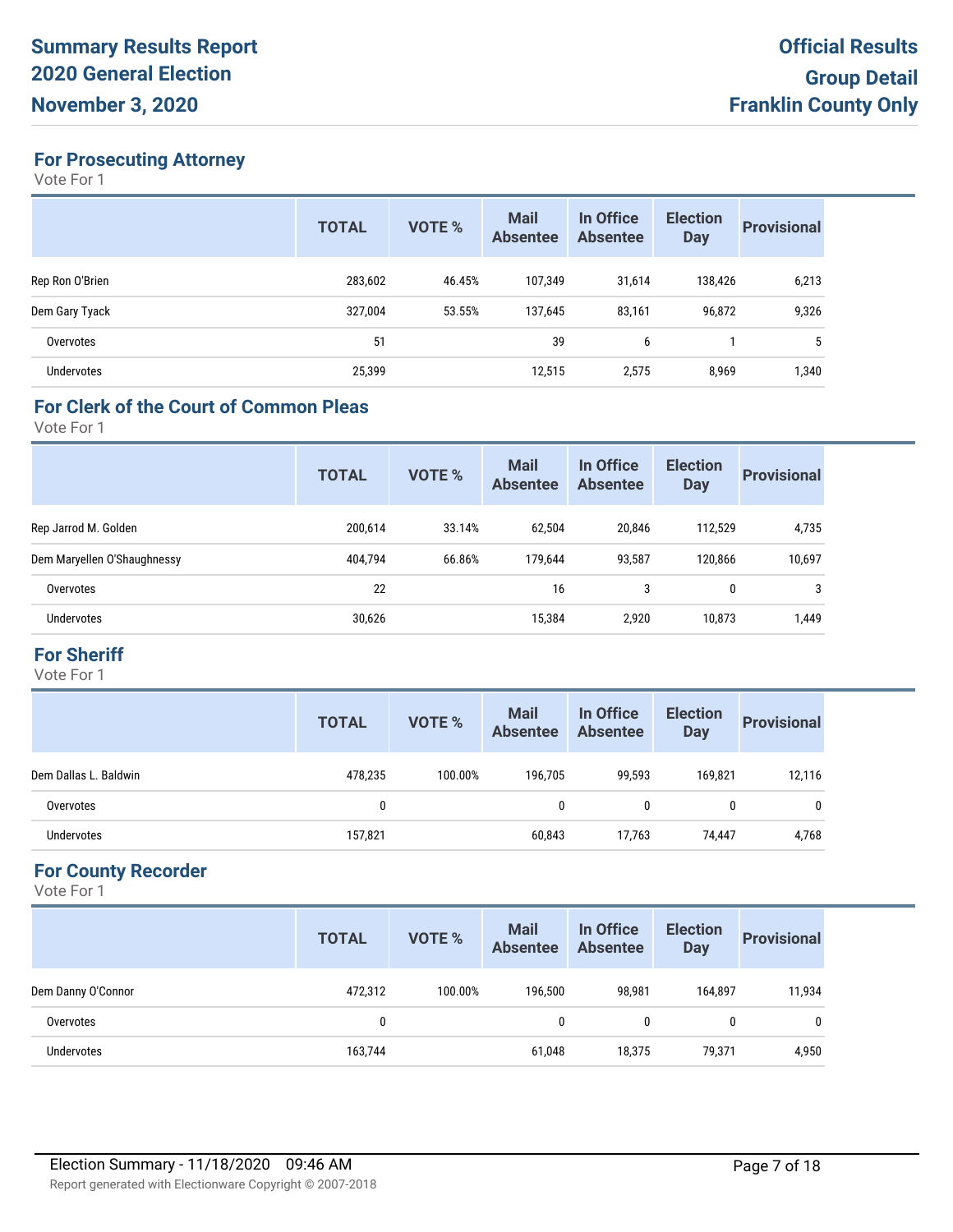## **For County Treasurer**

Vote For 1

|                            | <b>TOTAL</b> | <b>VOTE %</b> | <b>Mail</b><br><b>Absentee</b> | In Office<br><b>Absentee</b> | <b>Election</b><br><b>Day</b> | <b>Provisional</b> |
|----------------------------|--------------|---------------|--------------------------------|------------------------------|-------------------------------|--------------------|
| <b>Rep Brandon Cross</b>   | 217,617      | 36.34%        | 70,256                         | 22,400                       | 119,850                       | 5,111              |
| Dem Cheryl Brooks Sullivan | 381,253      | 63.66%        | 169,165                        | 91,395                       | 110,643                       | 10,050             |
| Overvotes                  | 25           |               | 18                             | 3                            |                               | 3                  |
| <b>Undervotes</b>          | 37,161       |               | 18,109                         | 3,558                        | 13.774                        | 1,720              |

#### **For County Engineer**

Vote For 1

|                          | <b>TOTAL</b> | VOTE %  | <b>Mail</b><br><b>Absentee</b> | In Office<br><b>Absentee</b> | <b>Election</b><br><b>Day</b> | <b>Provisional</b> |
|--------------------------|--------------|---------|--------------------------------|------------------------------|-------------------------------|--------------------|
| Rep Cornell R. Robertson | 386,179      | 100.00% | 144,913                        | 56,699                       | 175,789                       | 8,778              |
| Overvotes                | 0            |         | 0                              | 0                            | 0                             | 0                  |
| Undervotes               | 249,877      |         | 112,635                        | 60,657                       | 68,479                        | 8,106              |

## **For Coroner**

Vote For 1

|                 | <b>TOTAL</b> | VOTE %  | <b>Mail</b><br><b>Absentee</b> | In Office<br><b>Absentee</b> | <b>Election</b><br><b>Day</b> | <b>Provisional</b> |
|-----------------|--------------|---------|--------------------------------|------------------------------|-------------------------------|--------------------|
| Dem Anahi Ortiz | 471,722      | 100.00% | 196,601                        | 99,030                       | 164,057                       | 12,034             |
| Overvotes       | 0            |         | 0                              |                              | 0                             | 0                  |
| Undervotes      | 164,334      |         | 60,947                         | 18,326                       | 80,211                        | 4,850              |

#### **For State Board of Education (6th District)**

| <b>TOTAL</b> | <b>VOTE %</b> | <b>Mail</b><br><b>Absentee</b> | In Office<br><b>Absentee</b> | <b>Election</b><br><b>Day</b> | <b>Provisional</b> |
|--------------|---------------|--------------------------------|------------------------------|-------------------------------|--------------------|
| 239,862      | 68.14%        | 108,700                        | 60,170                       | 65,384                        | 5,608              |
| 112.171      | 31.86%        | 39,062                         | 13,984                       | 56.104                        | 3,021              |
| 39           |               | 30                             | 4                            | 0                             | 5                  |
| 99,991       |               | 36,842                         | 13,105                       | 46,779                        | 3,265              |
|              |               |                                |                              |                               |                    |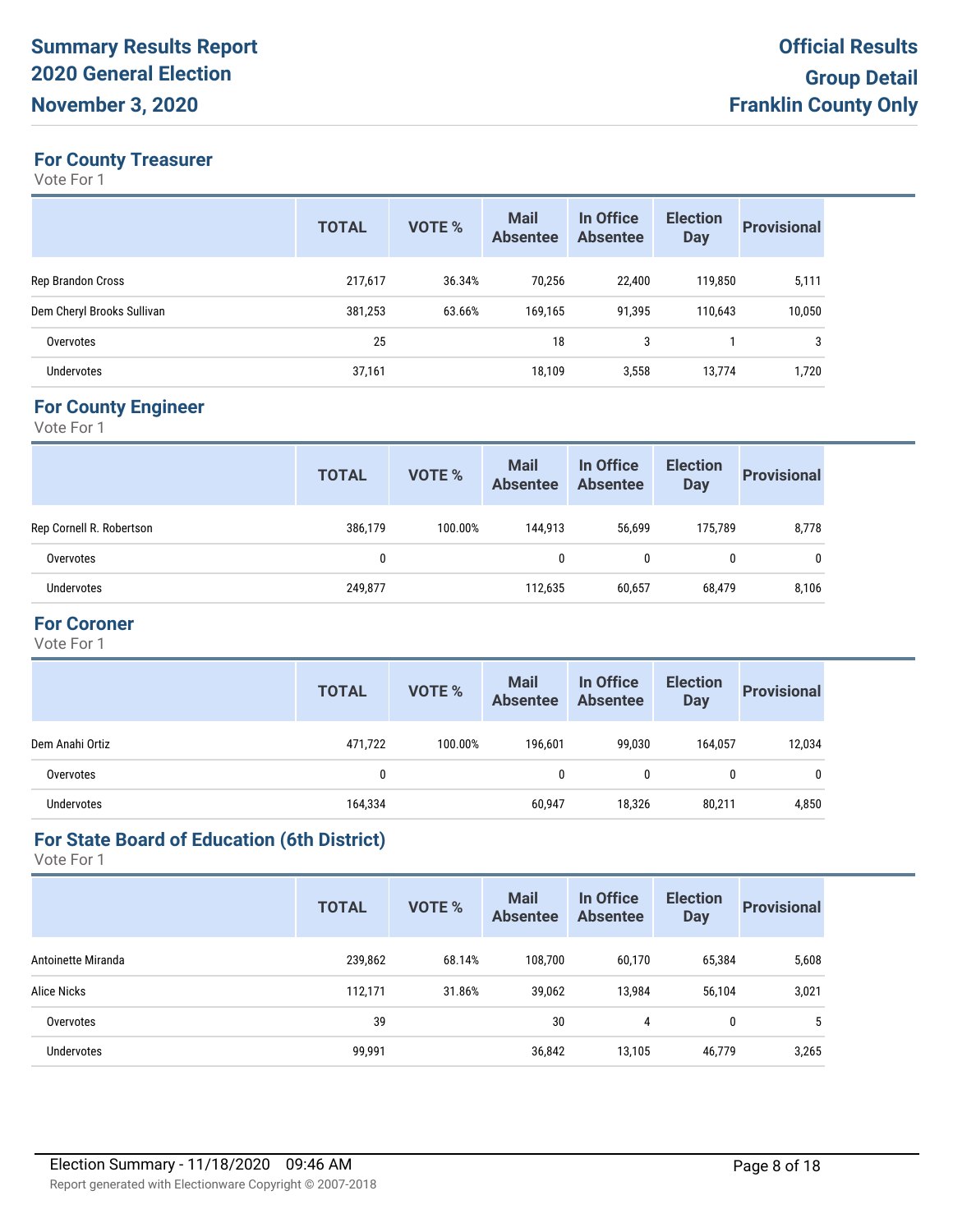**For State Board of Education (9th District)**

Vote For 1

|                   | <b>TOTAL</b> | <b>VOTE %</b> | <b>Mail</b><br><b>Absentee</b> | In Office<br><b>Absentee</b> | <b>Election</b><br><b>Day</b> | <b>Provisional</b> |
|-------------------|--------------|---------------|--------------------------------|------------------------------|-------------------------------|--------------------|
| Ron Hood          | 41,750       | 28.65%        | 14,773                         | 4,511                        | 21,443                        | 1,023              |
| Michelle Newman   | 103,975      | 71.35%        | 44,515                         | 20,974                       | 35,831                        | 2,655              |
| Overvotes         | 8            |               | 8                              | 0                            | 0                             | $\mathbf 0$        |
| <b>Undervotes</b> | 38,260       |               | 13,618                         | 4,608                        | 18,727                        | 1,307              |

#### **1 For Justice of the Supreme Court (1-1)**

Vote For 1

|                   | <b>TOTAL</b> | <b>VOTE %</b> | <b>Mail</b><br><b>Absentee</b> | In Office<br><b>Absentee</b> | <b>Election</b><br><b>Day</b> | <b>Provisional</b> |
|-------------------|--------------|---------------|--------------------------------|------------------------------|-------------------------------|--------------------|
| Sharon L. Kennedy | 237,014      | 43.91%        | 86,561                         | 29,050                       | 115,036                       | 6,367              |
| John P. O'Donnell | 302,768      | 56.09%        | 135,246                        | 77,005                       | 83,824                        | 6,693              |
| Overvotes         | 94           |               | 73                             | 10                           | 0                             | 11                 |
| <b>Undervotes</b> | 96,180       |               | 35,668                         | 11,291                       | 45,408                        | 3,813              |

## **2 For Justice of the Supreme Court (1-2)**

Vote For 1

|                   | <b>TOTAL</b> | <b>VOTE %</b> | <b>Mail</b><br><b>Absentee</b> | In Office<br><b>Absentee</b> | <b>Election</b><br><b>Day</b> | <b>Provisional</b> |
|-------------------|--------------|---------------|--------------------------------|------------------------------|-------------------------------|--------------------|
| Jennifer Brunner  | 345,905      | 64.08%        | 150,851                        | 82,533                       | 104,299                       | 8,222              |
| Judi French       | 193,894      | 35.92%        | 71,852                         | 23,538                       | 93,718                        | 4,786              |
| Overvotes         | 77           |               | 57                             | 12                           | $\overline{2}$                | 6                  |
| <b>Undervotes</b> | 96,180       |               | 34,788                         | 11,273                       | 46,249                        | 3,870              |

# **For Judge of the Court of Appeals (2-9) Franklin County Only**

|                   | <b>TOTAL</b> | <b>VOTE %</b> | <b>Mail</b><br><b>Absentee</b> | In Office<br><b>Absentee</b> | <b>Election</b><br><b>Day</b> | <b>Provisional</b> |
|-------------------|--------------|---------------|--------------------------------|------------------------------|-------------------------------|--------------------|
| Michael C. Mentel | 270,776      | 51.51%        | 122,865                        | 72,828                       | 69,200                        | 5,883              |
| Colleen O'Donnell | 254,900      | 48.49%        | 94,963                         | 32,003                       | 121,132                       | 6,802              |
| Overvotes         | 58           |               | 42                             | 9                            |                               | 6                  |
| Undervotes        | 110,322      |               | 39,678                         | 12,516                       | 53,935                        | 4,193              |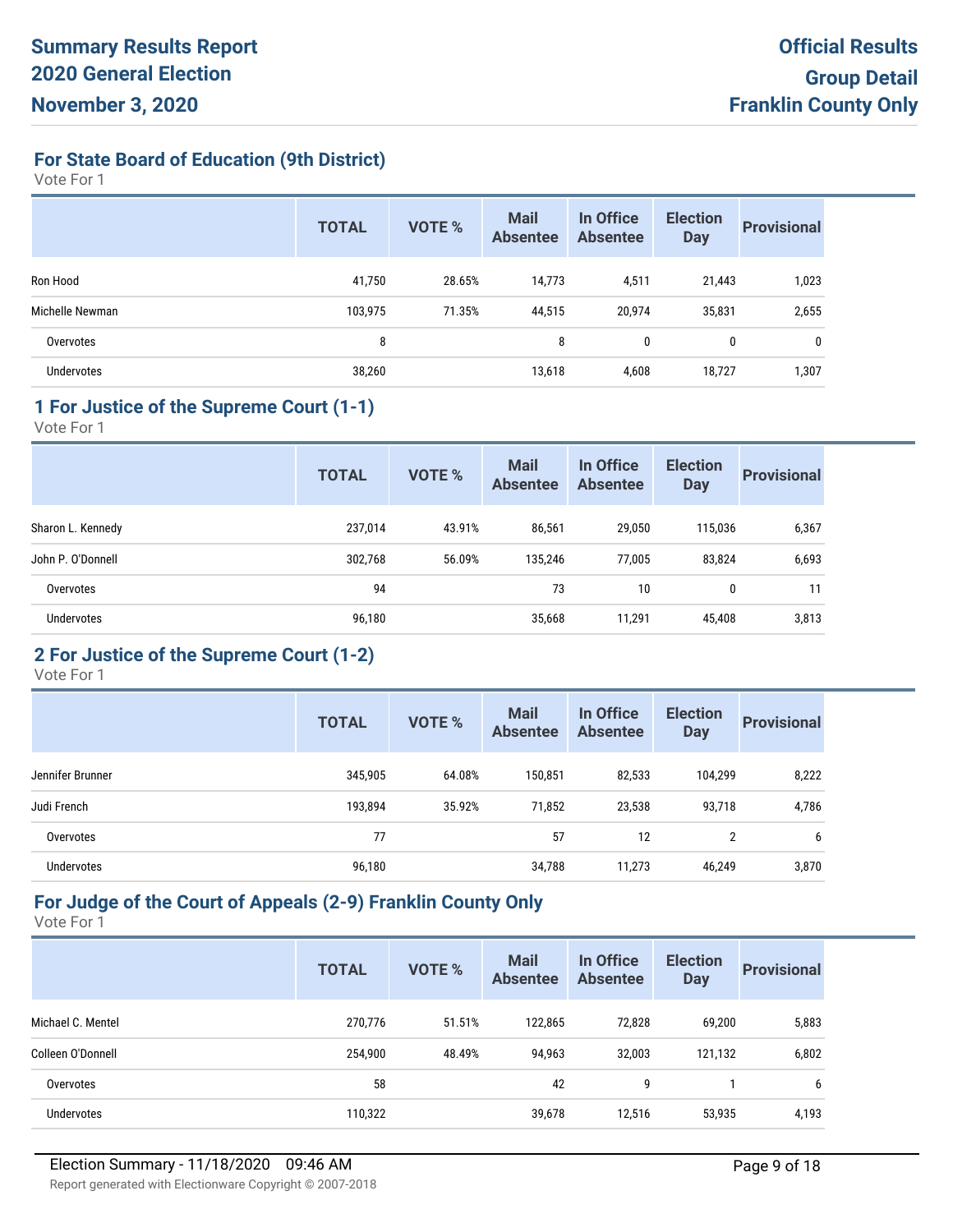**For Judge of the Court of Appeals (7-1)**

Vote For 1

|                | <b>TOTAL</b> | <b>VOTE %</b> | <b>Mail</b><br><b>Absentee</b> | In Office<br><b>Absentee</b> | <b>Election</b><br><b>Day</b> | <b>Provisional</b> |
|----------------|--------------|---------------|--------------------------------|------------------------------|-------------------------------|--------------------|
| Terri Jamison  | 275,213      | 53.33%        | 123,436                        | 73,658                       | 71,715                        | 6,404              |
| Lisa L. Sadler | 240,837      | 46.67%        | 92,705                         | 29,921                       | 112,104                       | 6,107              |
| Overvotes      | 43           |               | 33                             | 5                            | 0                             | 5                  |
| Undervotes     | 119,963      |               | 41,374                         | 13,772                       | 60,449                        | 4,368              |

## **1 For Judge of the Court of Common Pleas (1-1)**

Vote For 1

| <b>TOTAL</b> | <b>VOTE %</b> | <b>Mail</b><br><b>Absentee</b> | In Office<br><b>Absentee</b> | <b>Election</b><br><b>Day</b> | <b>Provisional</b> |
|--------------|---------------|--------------------------------|------------------------------|-------------------------------|--------------------|
| 276,435      | 54.21%        | 131,658                        | 75,985                       | 63,069                        | 5,723              |
| 233,533      | 45.79%        | 82,149                         | 27,557                       | 117,130                       | 6,697              |
| 49           |               | 34                             |                              | 0                             | 8                  |
| 126,039      |               | 43,707                         | 13,807                       | 64,069                        | 4,456              |
|              |               |                                |                              |                               |                    |

#### **2 For Judge of the Court of Common Pleas (2-9)**

Vote For 1

|                | <b>TOTAL</b> | <b>VOTE %</b> | <b>Mail</b><br><b>Absentee</b> | In Office<br><b>Absentee</b> | <b>Election</b><br><b>Day</b> | <b>Provisional</b> |
|----------------|--------------|---------------|--------------------------------|------------------------------|-------------------------------|--------------------|
| Jenifer French | 255,456      | 49.12%        | 99,653                         | 32,285                       | 116,946                       | 6,572              |
| Andy Miller    | 264,627      | 50.88%        | 116,729                        | 71,811                       | 69,995                        | 6,092              |
| Overvotes      | 63           |               | 42                             | 12                           | 0                             | 9                  |
| Undervotes     | 115,910      |               | 41,124                         | 13,248                       | 57,327                        | 4,211              |

## **3 For Judge of the Court of Common Pleas (7-1)**

|                    | <b>TOTAL</b> | <b>VOTE %</b> | <b>Mail</b><br><b>Absentee</b> | In Office<br><b>Absentee</b> | <b>Election</b><br><b>Day</b> | <b>Provisional</b> |
|--------------------|--------------|---------------|--------------------------------|------------------------------|-------------------------------|--------------------|
| Michael J. Cassone | 160,670      | 31.96%        | 56,858                         | 20,486                       | 79,219                        | 4,107              |
| David Young        | 342,117      | 68.04%        | 154,437                        | 81,344                       | 98.271                        | 8,065              |
| Overvotes          | 42           |               | 33                             | 3                            | $\mathbf{0}$                  | 6                  |
| Undervotes         | 133,227      |               | 46,220                         | 15,523                       | 66,778                        | 4,706              |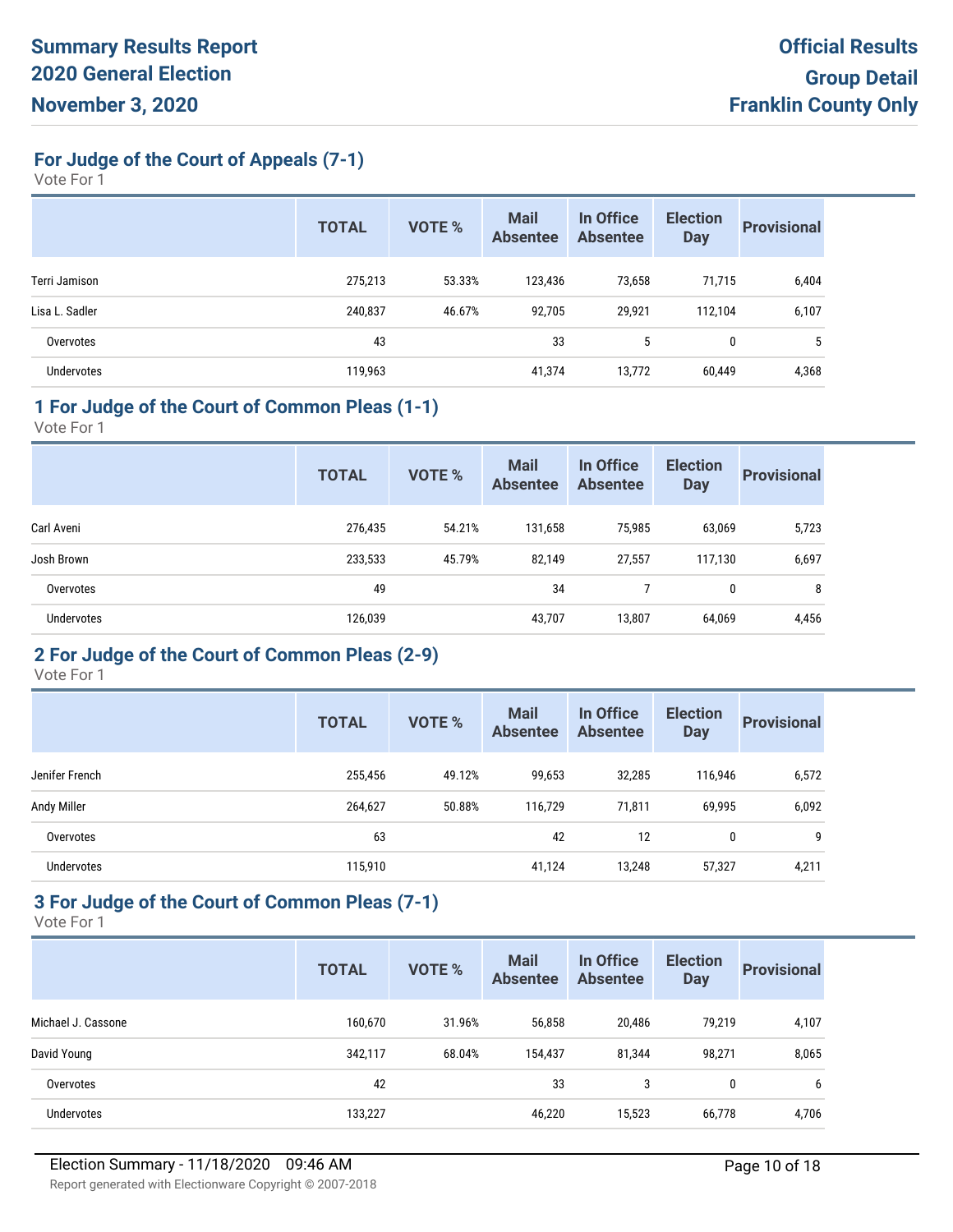## **4 For Judge of the Court of Common Pleas (7-2)**

Vote For 1

|                     | <b>TOTAL</b> | VOTE % | <b>Mail</b><br><b>Absentee</b> | In Office<br><b>Absentee</b> | <b>Election</b><br><b>Day</b> | <b>Provisional</b> |
|---------------------|--------------|--------|--------------------------------|------------------------------|-------------------------------|--------------------|
| Chris Brown         | 349,572      | 69.60% | 159,029                        | 82,558                       | 99,691                        | 8,294              |
| Michael E. Carleton | 152,699      | 30.40% | 51,430                         | 19,687                       | 77,686                        | 3,896              |
| Overvotes           | 34           |        | 22                             | 5                            |                               | 6                  |
| <b>Undervotes</b>   | 133,751      |        | 47,067                         | 15,106                       | 66,890                        | 4,688              |

#### **5 For Judge of the Court of Common Pleas (UTE)**

Vote For 1

|               | <b>TOTAL</b> | <b>VOTE %</b> | <b>Mail</b><br><b>Absentee</b> | In Office<br><b>Absentee</b> | <b>Election</b><br><b>Day</b> | <b>Provisional</b> |
|---------------|--------------|---------------|--------------------------------|------------------------------|-------------------------------|--------------------|
| Sheryl Munson | 281,367      | 55.29%        | 127,447                        | 73,622                       | 74.044                        | 6,254              |
| Gina R. Russo | 227,532      | 44.71%        | 85,388                         | 30,287                       | 105,817                       | 6,040              |
| Overvotes     | 51           |               | 38                             | 6                            | 0                             |                    |
| Undervotes    | 127,106      |               | 44,675                         | 13,441                       | 64,407                        | 4,583              |

## **1 For Judge of the Court of Common Pleas (1-2)**

Vote For 1

|                      | <b>TOTAL</b> | <b>VOTE %</b> | <b>Mail</b><br><b>Absentee</b> | In Office<br><b>Absentee</b> | <b>Election</b><br><b>Day</b> | <b>Provisional</b> |
|----------------------|--------------|---------------|--------------------------------|------------------------------|-------------------------------|--------------------|
| George W. Leach      | 267,242      | 52.28%        | 114,937                        | 70,974                       | 75,087                        | 6,244              |
| Dana Suzanne Preisse | 243,936      | 47.72%        | 98,624                         | 33,412                       | 105,775                       | 6,125              |
| Overvotes            | 40           |               | 29                             | 5                            | 0                             | 6                  |
| Undervotes           | 124,838      |               | 43,958                         | 12,965                       | 63,406                        | 4,509              |

#### **DOM 2 For Judge of the Court of Common Pleas (1-3)**

|                 | <b>TOTAL</b> | <b>VOTE %</b> | <b>Mail</b><br><b>Absentee</b> | In Office<br><b>Absentee</b> | <b>Election</b><br><b>Day</b> | <b>Provisional</b> |
|-----------------|--------------|---------------|--------------------------------|------------------------------|-------------------------------|--------------------|
| Stephanie Hanna | 229,821      | 45.38%        | 85,338                         | 29,524                       | 108,999                       | 5,960              |
| Lasheyl Stroud  | 276,561      | 54.62%        | 127,034                        | 74,426                       | 68,760                        | 6,341              |
| Overvotes       | 37           |               | 27                             | 4                            |                               | 5                  |
| Undervotes      | 129,637      |               | 45,149                         | 13,402                       | 66,508                        | 4,578              |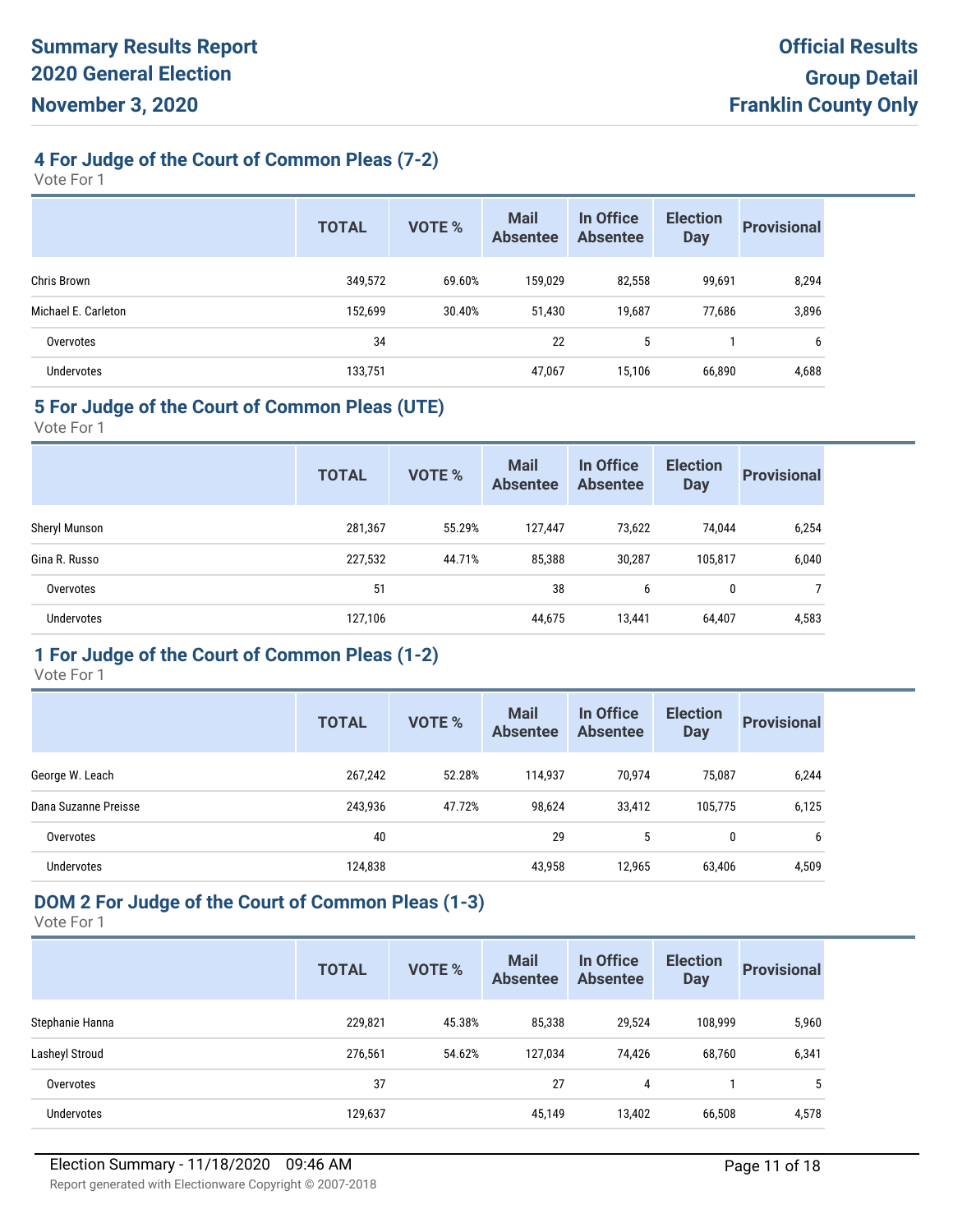**Pro For Judge of the Court of Common Pleas**

Vote For 1

|                      | <b>TOTAL</b> | <b>VOTE %</b> | <b>Mail</b><br><b>Absentee</b> | In Office<br><b>Absentee</b> | <b>Election</b><br><b>Day</b> | <b>Provisional</b> |
|----------------------|--------------|---------------|--------------------------------|------------------------------|-------------------------------|--------------------|
| Jeffrey Mackey       | 271,387      | 53.53%        | 120,886                        | 73,718                       | 70,552                        | 6,231              |
| Robert G. Montgomery | 235,592      | 46.47%        | 91,564                         | 29,066                       | 108,946                       | 6,016              |
| Overvotes            | 45           |               | 30                             |                              | 3                             | 5                  |
| Undervotes           | 129,032      |               | 45,068                         | 14,565                       | 64,767                        | 4,632              |

#### **#1 City of Columbus Electric Aggregation**

Vote For 1

|            | <b>TOTAL</b> | VOTE % | <b>Mail</b><br><b>Absentee</b> | In Office<br><b>Absentee</b> | <b>Election</b><br><b>Day</b> | <b>Provisional</b> |
|------------|--------------|--------|--------------------------------|------------------------------|-------------------------------|--------------------|
| Yes        | 272,333      | 75.73% | 107,681                        | 67,563                       | 89,318                        | 7,771              |
| No         | 87,266       | 24.27% | 32,420                         | 11,474                       | 41,113                        | 2,259              |
| Overvotes  | 9            |        | 9                              | 0                            | $\mathbf{0}$                  | 0                  |
| Undervotes | 26,717       |        | 12,036                         | 3,776                        | 9,158                         | 1,747              |

#### **#2 City of Columbus Charter Amendment City of Columbus**

Vote For 1

|                   | <b>TOTAL</b> | <b>VOTE %</b> | <b>Mail</b><br><b>Absentee</b> | In Office<br><b>Absentee</b> | <b>Election</b><br><b>Day</b> | <b>Provisional</b> |
|-------------------|--------------|---------------|--------------------------------|------------------------------|-------------------------------|--------------------|
| Yes               | 265,364      | 74.51%        | 110,247                        | 65,849                       | 81,307                        | 7,961              |
| No                | 90,782       | 25.49%        | 34,176                         | 10,920                       | 43,574                        | 2,112              |
| Overvotes         | 17           |               | 14                             | $\overline{2}$               | $\mathbf{0}$                  |                    |
| <b>Undervotes</b> | 30,162       |               | 7,709                          | 6,042                        | 14,708                        | 1,703              |

## **#3b Columbus 12-B Budd Dairy Food Mart**

|            | <b>TOTAL</b> | VOTE % | <b>Mail</b><br><b>Absentee</b> | In Office<br><b>Absentee</b> | <b>Election</b><br><b>Day</b> | <b>Provisional</b> |
|------------|--------------|--------|--------------------------------|------------------------------|-------------------------------|--------------------|
| Yes        | 1,163        | 91.14% | 415                            | 338                          | 366                           | 44                 |
| <b>No</b>  | 113          | 8.86%  | 40                             | 24                           | 44                            | 5                  |
| Overvotes  | 0            |        | $\mathbf{0}$                   | 0                            | 0                             | 0                  |
| Undervotes | 44           |        | 22                             | 5                            | 11                            | 6                  |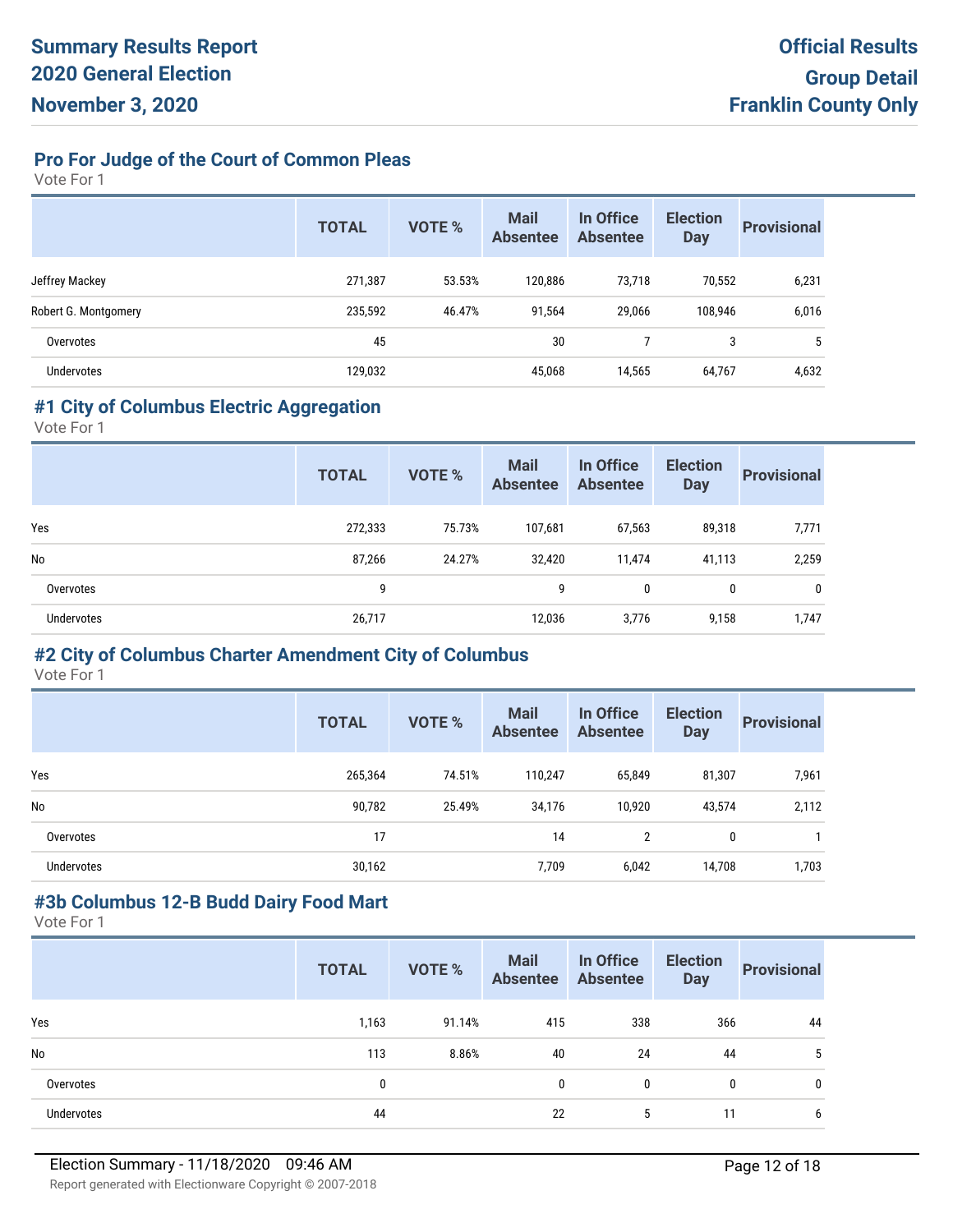#### **#4A Columbus 21-F Kirin Noodle Columbus 21-F**

Vote For 1

|            | <b>TOTAL</b> | <b>VOTE %</b> | <b>Mail</b><br>Absentee | In Office<br><b>Absentee</b> | <b>Election</b><br><b>Day</b> | <b>Provisional</b> |
|------------|--------------|---------------|-------------------------|------------------------------|-------------------------------|--------------------|
| Yes        | 638          | 83.18%        | 303                     | 156                          | 173                           | 6                  |
| No         | 129          | 16.82%        | 67                      | 24                           | 37                            |                    |
| Overvotes  | 0            |               | 0                       | 0                            | 0                             | 0                  |
| Undervotes | 42           |               | 23                      | 12                           |                               | 0                  |

#### **#4b Columbus 21-F Kirin Noodle - Sunday**

Vote For 1

|                   | <b>TOTAL</b> | VOTE % | Mail<br>Absentee | In Office<br><b>Absentee</b> | <b>Election</b><br><b>Day</b> | <b>Provisional</b> |
|-------------------|--------------|--------|------------------|------------------------------|-------------------------------|--------------------|
| Yes               | 609          | 79.92% | 291              | 151                          | 161                           | 6                  |
| No                | 153          | 20.08% | 78               | 30                           | 44                            |                    |
| Overvotes         | 0            |        | $\mathbf{0}$     | 0                            | 0                             | 0                  |
| <b>Undervotes</b> | 47           |        | 24               | 11                           | 12                            | 0                  |

#### **#5A Columbus 27-E Cheema Columbus 27-E**

Vote For 1

|            | <b>TOTAL</b> | <b>VOTE %</b> | <b>Mail</b><br><b>Absentee</b> | In Office<br><b>Absentee</b> | <b>Election</b><br><b>Day</b> | <b>Provisional</b> |
|------------|--------------|---------------|--------------------------------|------------------------------|-------------------------------|--------------------|
| Yes        | 281          | 51.84%        | 61                             | 49                           | 154                           | 17                 |
| <b>No</b>  | 261          | 48.16%        | 87                             | 48                           | 118                           | 8                  |
| Overvotes  | 0            |               | $\mathbf{0}$                   | 0                            | $\mathbf{0}$                  | 0                  |
| Undervotes | 29           |               | 8                              | 4                            | 13                            | 4                  |

## **#5b Columbus 27-E Cheema - Sunday Columbus 27-E**

|                   | <b>TOTAL</b> | <b>VOTE %</b> | <b>Mail</b><br><b>Absentee</b> | In Office<br><b>Absentee</b> | <b>Election</b><br><b>Day</b> | <b>Provisional</b> |
|-------------------|--------------|---------------|--------------------------------|------------------------------|-------------------------------|--------------------|
| Yes               | 260          | 48.24%        | 47                             | 46                           | 151                           | 16                 |
| No                | 279          | 51.76%        | 100                            | 50                           | 120                           | 9                  |
| Overvotes         | 0            |               | $\mathbf{0}$                   | 0                            | 0                             | 0                  |
| <b>Undervotes</b> | 32           |               | 9                              | 5                            | 14                            | 4                  |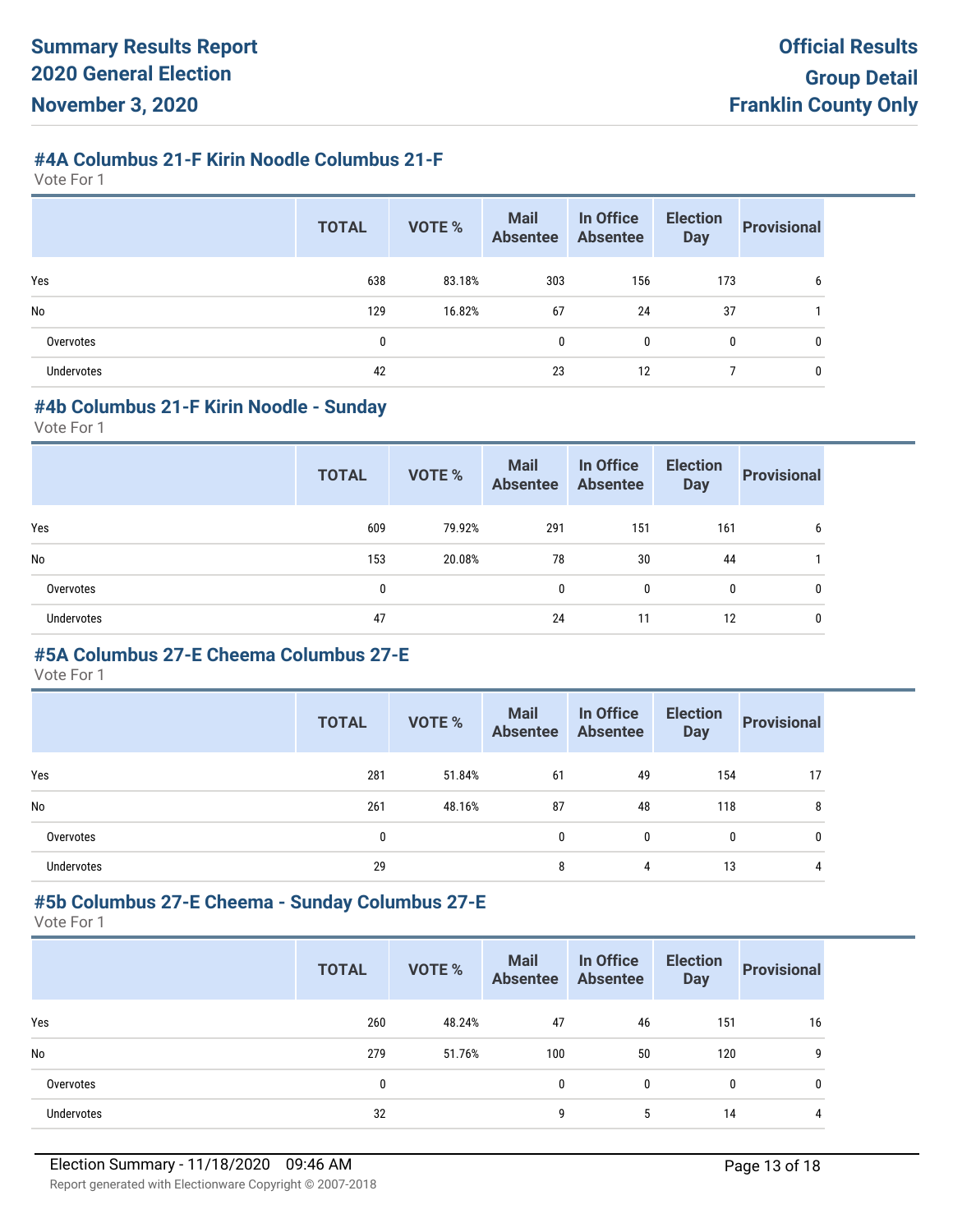#### **#6A Columbus 85-A Refugee Food Mart - Beer**

Vote For 1

|                   | <b>TOTAL</b> | <b>VOTE %</b> | Mail<br>Absentee | In Office<br><b>Absentee</b> | <b>Election</b><br><b>Day</b> | <b>Provisional</b> |
|-------------------|--------------|---------------|------------------|------------------------------|-------------------------------|--------------------|
| Yes               | 521          | 65.29%        | 183              | 105                          | 218                           | 15                 |
| No                | 277          | 34.71%        | 107              | 73                           | 90                            |                    |
| Overvotes         | $\mathbf{0}$ |               | 0                | $\mathbf{0}$                 | 0                             | 0                  |
| <b>Undervotes</b> | 72           |               | 37               | 11                           | 19                            |                    |

#### **#7A Columbus 85-A Refugee Food Mart - Weekday Wine and Mixed beverages**

Vote For 1

|            | <b>TOTAL</b> | VOTE % | <b>Mail</b><br><b>Absentee</b> | In Office<br><b>Absentee</b> | <b>Election</b><br><b>Day</b> | <b>Provisional</b> |
|------------|--------------|--------|--------------------------------|------------------------------|-------------------------------|--------------------|
| Yes        | 522          | 65.66% | 182                            | 105                          | 220                           | 15                 |
| No         | 273          | 34.34% | 107                            | 73                           | 86                            |                    |
| Overvotes  | 0            |        | 0                              | 0                            | 0                             | 0                  |
| Undervotes | 75           |        | 38                             | 11                           | 21                            | 5                  |

#### **#7b Columbus 85-A Refugee Food Mart - Sunday Wine and Mixed Beverages**

Vote For 1

|                   | <b>TOTAL</b> | <b>VOTE %</b> | <b>Mail</b><br><b>Absentee</b> | In Office<br><b>Absentee</b> | <b>Election</b><br><b>Day</b> | <b>Provisional</b> |
|-------------------|--------------|---------------|--------------------------------|------------------------------|-------------------------------|--------------------|
| Yes               | 479          | 59.73%        | 164                            | 92                           | 210                           | 13                 |
| No                | 323          | 40.27%        | 128                            | 84                           | 100                           | 11                 |
| Overvotes         | $\mathbf 0$  |               | 0                              | 0                            | 0                             | 0                  |
| <b>Undervotes</b> | 68           |               | 35                             | 13                           | 17                            | 3                  |

## **#8 City of Grandview Heights**

|                      | <b>TOTAL</b> | <b>VOTE %</b> | <b>Mail</b><br><b>Absentee</b> | In Office<br><b>Absentee</b> | <b>Election</b><br><b>Day</b> | <b>Provisional</b> |
|----------------------|--------------|---------------|--------------------------------|------------------------------|-------------------------------|--------------------|
| For the Tax Levy     | 3,593        | 69.03%        | 1,706                          | 787                          | 1,042                         | 58                 |
| Against the Tax Levy | 1,612        | 30.97%        | 647                            | 220                          | 710                           | 35                 |
| Overvotes            |              |               |                                | 0                            | 0                             | 0                  |
| Undervotes           | 222          |               | 116                            | 20                           | 76                            | 10                 |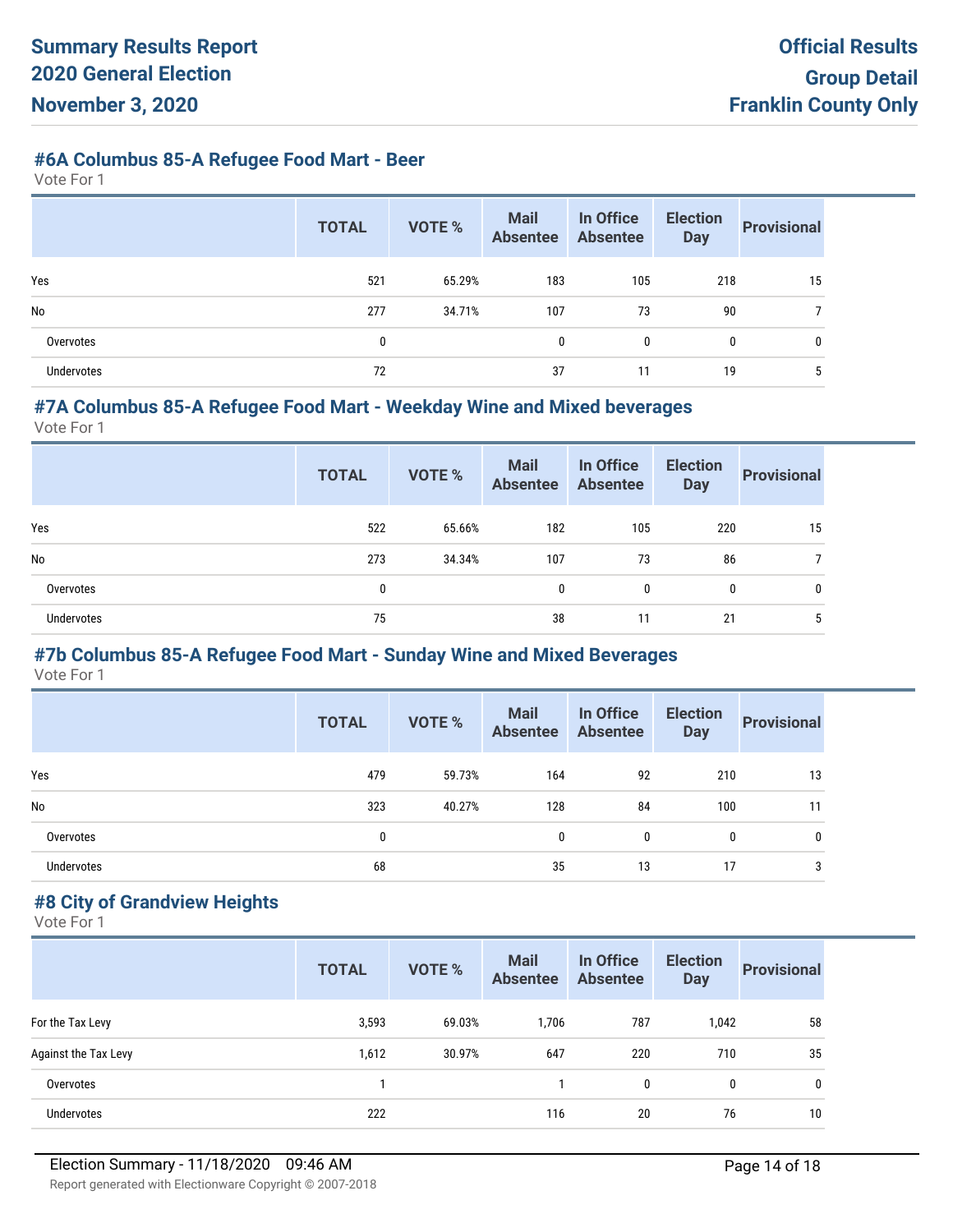#### **#9b Grandview Heights-C Portion of a Precinct - Sunday Sales**

Vote For 1

|            | <b>TOTAL</b> | <b>VOTE %</b> | Mail<br>Absentee | In Office<br><b>Absentee</b> | <b>Election</b><br><b>Day</b> | <b>Provisional</b> |
|------------|--------------|---------------|------------------|------------------------------|-------------------------------|--------------------|
| Yes        | 660          | 88.24%        | 324              | 118                          | 212                           | 6                  |
| No         | 88           | 11.76%        | 35               | 17                           | 33                            | 3                  |
| Overvotes  | $\mathbf 0$  |               | 0                | $\mathbf{0}$                 | 0                             | $\mathbf{0}$       |
| Undervotes | 35           |               | 16               | 8                            | 11                            | $\mathbf{0}$       |

# **Village of Lithopolis**

Vote For 1

|                        | <b>TOTAL</b> | VOTE %    | <b>Mail</b><br><b>Absentee</b> | In Office<br><b>Absentee</b> | <b>Election</b><br><b>Day</b> | <b>Provisional</b> |
|------------------------|--------------|-----------|--------------------------------|------------------------------|-------------------------------|--------------------|
| For the Income Tax     | 12           | 40.00%    | 4                              | 0                            |                               |                    |
| Against the Income Tax | 18           | $60.00\%$ | 9                              | $\mathbf 0$                  | 9                             | 0                  |
| Overvotes              | 0            |           | $\mathbf{0}$                   | 0                            | $\mathbf{0}$                  | 0                  |
| Undervotes             |              |           |                                | 0                            | $\mathbf{0}$                  | 0                  |

# **#10 City of Grove City Electric Aggregation**

Vote For 1

|                   | <b>TOTAL</b> | <b>VOTE %</b> | <b>Mail</b><br><b>Absentee</b> | In Office<br><b>Absentee</b> | <b>Election</b><br><b>Day</b> | <b>Provisional</b> |
|-------------------|--------------|---------------|--------------------------------|------------------------------|-------------------------------|--------------------|
| Yes               | 13,794       | 63.26%        | 5,570                          | 1,395                        | 6,565                         | 264                |
| No                | 8,010        | 36.74%        | 2,823                          | 523                          | 4,510                         | 154                |
| Overvotes         | 2            |               |                                | 0                            | 0                             |                    |
| <b>Undervotes</b> | 1,386        |               | 597                            | 76                           | 658                           | 55                 |

## **#11 City of Groveport**

|                   | <b>TOTAL</b> | VOTE % | <b>Mail</b><br><b>Absentee</b> | In Office<br><b>Absentee</b> | <b>Election</b><br><b>Day</b> | <b>Provisional</b> |
|-------------------|--------------|--------|--------------------------------|------------------------------|-------------------------------|--------------------|
| Yes               | 1,978        | 66.18% | 826                            | 220                          | 888                           | 44                 |
| No                | 1,011        | 33.82% | 332                            | 112                          | 552                           | 15                 |
| Overvotes         | 0            |        | 0                              | 0                            | 0                             | 0                  |
| <b>Undervotes</b> | 382          |        | 143                            | 43                           | 178                           | 18                 |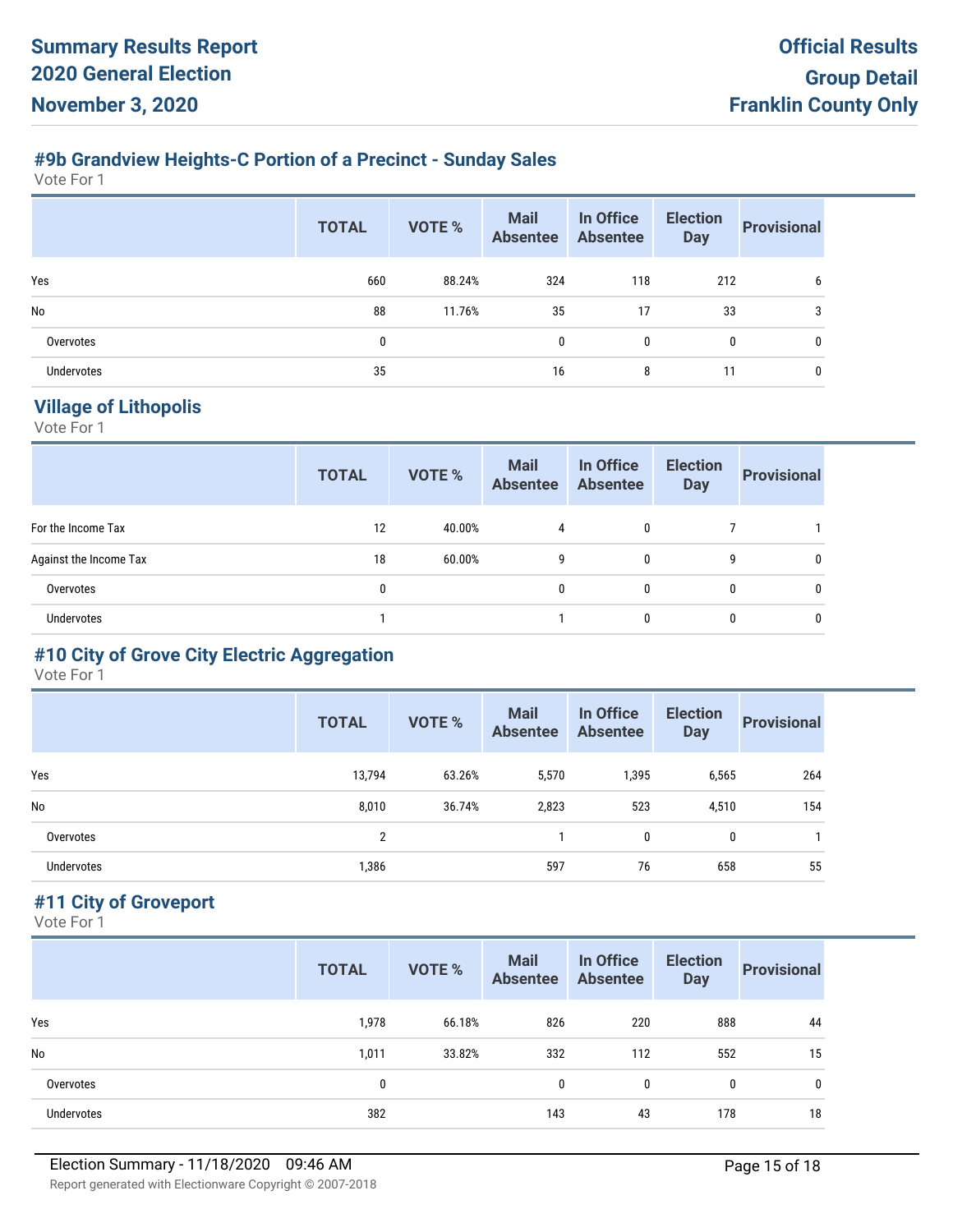#### **#12 City of Westerville Proposed Charter Amendment**

Vote For 1

|                   | <b>TOTAL</b> | <b>VOTE %</b> | <b>Mail</b><br><b>Absentee</b> | In Office<br><b>Absentee</b> | <b>Election</b><br><b>Day</b> | <b>Provisional</b> |
|-------------------|--------------|---------------|--------------------------------|------------------------------|-------------------------------|--------------------|
| Yes               | 13,430       | 79.67%        | 5,964                          | 2,255                        | 5,002                         | 209                |
| No                | 3,428        | 20.33%        | 1,170                          | 467                          | 1,720                         | 71                 |
| Overvotes         |              |               | 0                              |                              | 0                             | $\mathbf 0$        |
| <b>Undervotes</b> | 1,759        |               | 737                            | 206                          | 758                           | 58                 |

#### **#14 Village of Minerva Park**

Vote For 1

|                      | <b>TOTAL</b> | VOTE % | <b>Mail</b><br><b>Absentee</b> | In Office<br><b>Absentee</b> | <b>Election</b><br><b>Day</b> | <b>Provisional</b> |
|----------------------|--------------|--------|--------------------------------|------------------------------|-------------------------------|--------------------|
| For the Tax Levy     | 794          | 65.03% | 356                            | 204                          | 223                           | 11                 |
| Against the Tax Levy | 427          | 34.97% | 137                            | 98                           | 186                           | 6                  |
| Overvotes            | 0            |        | 0                              | 0                            | 0                             | 0                  |
| <b>Undervotes</b>    | 52           |        | 21                             | 14                           | 13                            | 4                  |

#### **#15 Village of Riverlea Replacement and Decrease**

Vote For 1

|                      | <b>TOTAL</b> | <b>VOTE %</b> | <b>Mail</b><br><b>Absentee</b> | In Office<br><b>Absentee</b> | <b>Election</b><br><b>Day</b> | <b>Provisional</b> |
|----------------------|--------------|---------------|--------------------------------|------------------------------|-------------------------------|--------------------|
| For the Tax Levy     | 404          | 90.79%        | 179                            | 108                          | 115                           |                    |
| Against the Tax Levy | 41           | 9.21%         | 22                             | 10                           |                               |                    |
| Overvotes            | 0            |               | 0                              | $\mathbf{0}$                 | 0                             |                    |
| <b>Undervotes</b>    | 6            |               | 4                              | $\mathbf{0}$                 | റ                             |                    |

## **#16 Village of Riverlea (Additional)**

|                      | <b>TOTAL</b> | <b>VOTE %</b> | <b>Mail</b><br><b>Absentee</b> | In Office<br><b>Absentee</b> | <b>Election</b><br><b>Day</b> | <b>Provisional</b> |
|----------------------|--------------|---------------|--------------------------------|------------------------------|-------------------------------|--------------------|
| For the Tax Levy     | 362          | 81.72%        | 159                            | 98                           | 102                           | 3                  |
| Against the Tax Levy | 81           | 18.28%        | 40                             | 19                           | 21                            |                    |
| Overvotes            | 0            |               | 0                              | 0                            | $\mathbf 0$                   | 0                  |
| <b>Undervotes</b>    | 8            |               | 6                              |                              |                               | 0                  |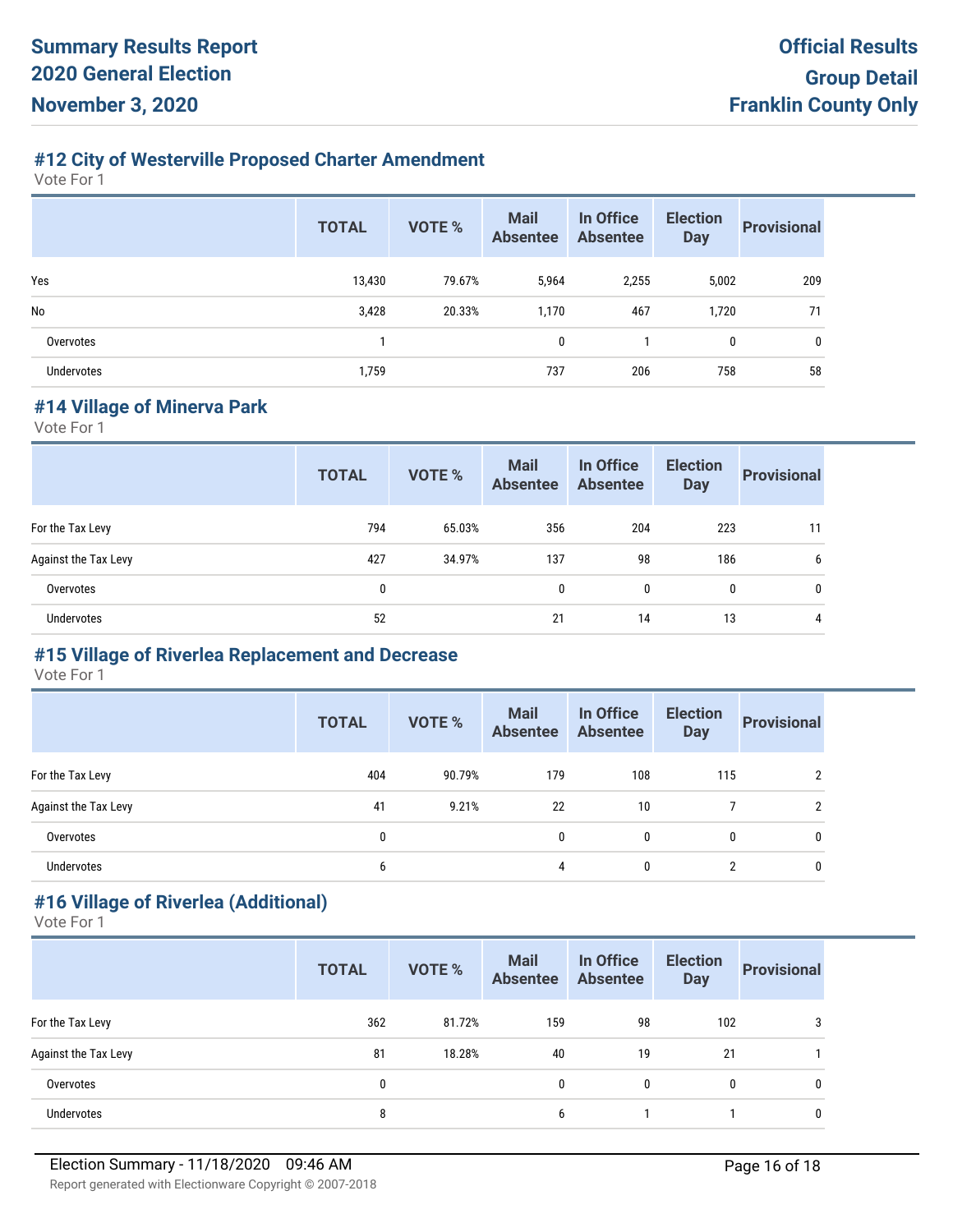**#19 Jackson Township Fire Levy**

Vote For 1

|                             | <b>TOTAL</b> | <b>VOTE %</b> | <b>Mail</b><br><b>Absentee</b> | In Office<br><b>Absentee</b> | <b>Election</b><br><b>Day</b> | <b>Provisional</b> |
|-----------------------------|--------------|---------------|--------------------------------|------------------------------|-------------------------------|--------------------|
| For the Tax Levy            | 14,969       | 59.21%        | 5,654                          | 1,452                        | 7,592                         | 271                |
| <b>Against the Tax Levy</b> | 10,311       | 40.79%        | 3,972                          | 758                          | 5,357                         | 224                |
| Overvotes                   | 3            |               | $\overline{2}$                 | 0                            | 0                             |                    |
| <b>Undervotes</b>           | 1,273        |               | 526                            | 88                           | 595                           | 64                 |

#### **#18 Franklin Township Fire District Fire Levy**

Vote For 1

|                      | <b>TOTAL</b> | <b>VOTE %</b> | <b>Mail</b><br><b>Absentee</b> | In Office<br><b>Absentee</b> | <b>Election</b><br><b>Day</b> | <b>Provisional</b> |
|----------------------|--------------|---------------|--------------------------------|------------------------------|-------------------------------|--------------------|
| For the Tax Levy     | 1,639        | 55.06%        | 553                            | 211                          | 820                           | 55                 |
| Against the Tax Levy | 1,338        | 44.94%        | 411                            | 102                          | 789                           | 36                 |
| Overvotes            | 0            |               | 0                              | 0                            | $\mathbf{0}$                  | 0                  |
| <b>Undervotes</b>    | 205          |               | 83                             | 27                           | 72                            | 23                 |
|                      |              |               |                                |                              |                               |                    |

# **#20 Truro Township Fire Levy**

Vote For 1

|                      | <b>TOTAL</b> | <b>VOTE %</b> | <b>Mail</b><br><b>Absentee</b> | In Office<br><b>Absentee</b> | <b>Election</b><br><b>Day</b> | <b>Provisional</b> |
|----------------------|--------------|---------------|--------------------------------|------------------------------|-------------------------------|--------------------|
| For the Tax Levy     | 8,366        | 62.21%        | 3,495                          | 1,271                        | 3,378                         | 222                |
| Against the Tax Levy | 5,082        | 37.79%        | 1,980                          | 681                          | 2,278                         | 143                |
| Overvotes            | 0            |               | $\mathbf{0}$                   | 0                            | $\mathbf{0}$                  | $\mathbf{0}$       |
| <b>Undervotes</b>    | 867          |               | 376                            | 129                          | 274                           | 88                 |

#### **#22 Gahanna Jefferson City School District**

|                                   | <b>TOTAL</b> | <b>VOTE %</b> | <b>Mail</b><br><b>Absentee</b> | In Office<br><b>Absentee</b> | <b>Election</b><br><b>Day</b> | <b>Provisional</b> |
|-----------------------------------|--------------|---------------|--------------------------------|------------------------------|-------------------------------|--------------------|
| For the Bond Issue and Levies     | 14,496       | 50.13%        | 6,301                          | 3,130                        | 4,789                         | 276                |
| Against the Bond Issue and Levies | 14,420       | 49.87%        | 6,365                          | 2,001                        | 5,850                         | 204                |
| Overvotes                         |              |               | 0                              |                              | 0                             | 0                  |
| Undervotes                        | 1,768        |               | 640                            | 300                          | 742                           | 86                 |